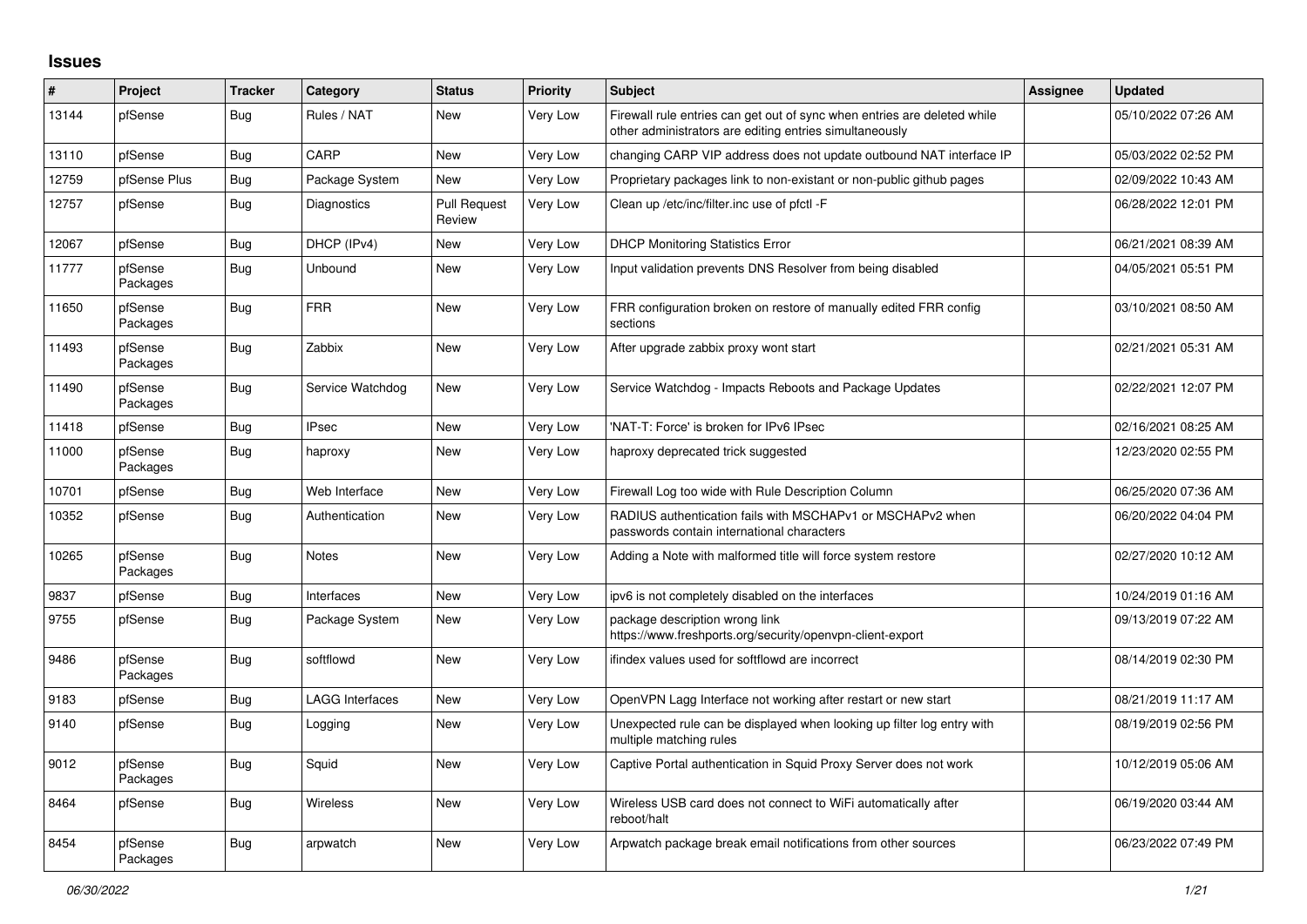| $\vert$ # | Project             | <b>Tracker</b> | Category                        | <b>Status</b> | <b>Priority</b> | <b>Subject</b>                                                                                       | <b>Assignee</b> | <b>Updated</b>      |
|-----------|---------------------|----------------|---------------------------------|---------------|-----------------|------------------------------------------------------------------------------------------------------|-----------------|---------------------|
| 8233      | pfSense             | Bug            | <b>NAT Reflection</b>           | New           | Very Low        | NAT reflection back to originating host broken when using FQDN-based IP<br>aliases                   |                 | 08/21/2019 10:53 AM |
| 8157      | pfSense             | Bug            | Dashboard                       | New           | Very Low        | Traffic Graph clutter from time to time                                                              |                 | 12/03/2017 06:40 AM |
| 7857      | pfSense             | <b>Bug</b>     | Dashboard                       | New           | Very Low        | Interfaces Widget U/I fails to wrap IPV6 addresses when the string is too<br>wide for the widget     |                 | 08/13/2019 09:15 AM |
| 7648      | pfSense             | <b>Bug</b>     | CARP                            | New           | Very Low        | SPAN ports on an interface renders CARP HA inoperative                                               |                 | 06/14/2017 09:19 PM |
| 7553      | pfSense             | Bug            | <b>Captive Portal</b>           | Confirmed     | Very Low        | Captive portal on a parent interface blocks traffic on VLAN interfaces too                           |                 | 08/19/2018 03:15 PM |
| 5091      | pfSense             | Bug            | Rules / NAT                     | Confirmed     | Very Low        | In rule creation destination ports fields (from and to) are too small to read<br>ports aliases names |                 | 01/07/2020 07:48 AM |
| 1738      | pfSense             | Bug            | Backup / Restore                | New           | Very Low        | Restore fails when username in backup is not matching                                                |                 | 12/11/2021 07:51 PM |
| 13289     | pfSense             | Bug            | Backup / Restore                | New           | Low             | Attempting to restore a 0 byte "config.xml" prints an error that the file<br>cannot be read          |                 | 06/28/2022 12:01 PM |
| 13263     | pfSense             | Bug            | DHCP (IPv4)                     | <b>New</b>    | Low             | Deleting a static DHCP entry when the related IP is not in the arp table<br>spams the log            |                 | 06/10/2022 11:18 AM |
| 13247     | pfSense<br>Packages | Bug            | open-vm-tools                   | New           | Low             | Open-VM-Tools service actions do not work                                                            |                 | 06/05/2022 07:09 PM |
| 13098     | pfSense<br>Packages | Bug            | haproxy                         | Feedback      | Low             | HAProxy Virtual IP broken link under Frontend setup                                                  |                 | 04/27/2022 08:35 AM |
| 13000     | pfSense             | Bug            | <b>IPsec</b>                    | New           | Low             | IPsec AES-GCM encryption algorithm "Key Length" field should be<br>labeled "ICV Length"              |                 | 03/30/2022 07:40 AM |
| 12894     | pfSense Plus        | Bug            | Certificates                    | <b>New</b>    | Low             | duplicating freshly created certificates through refreshing                                          |                 | 03/03/2022 02:35 PM |
| 12850     | pfSense             | <b>Bug</b>     | Routing                         | New           | Low             | Console error during boot: "route: route has not been found"                                         |                 | 02/22/2022 08:27 AM |
| 12734     | pfSense             | Bug            | Web Interface                   | Incomplete    | Low             | Long hostname breaks DHCP leases layout                                                              |                 | 01/31/2022 01:03 PM |
| 12539     | pfSense             | Bug            | Interfaces                      | <b>New</b>    | Low             | Changing VLAN ID for LAN interface in assignments silently fails.                                    |                 | 11/23/2021 04:12 AM |
| 12393     | pfSense             | <b>Bug</b>     | <b>Traffic Shaper</b><br>(ALTQ) | New           | Low             | Priority of qOthersLow higher than default queues                                                    |                 | 09/21/2021 02:48 PM |
| 12178     | pfSense<br>Packages | <b>Bug</b>     | WireGuard                       | New           | Low             | WireGuard always shows 'Configuring WireGuard tunnelsdone.'<br>message on boot                       |                 | 07/30/2021 06:58 AM |
| 12070     | pfSense             | Bug            | DHCP (IPv4)                     | New           | Low             | <b>VLAN0 for WAN DHCP</b>                                                                            |                 | 12/23/2021 04:31 PM |
| 12013     | pfSense             | Bug            | Logging                         | New           | Low             | Reading log data is inefficient in certain cases                                                     |                 | 06/08/2021 07:35 AM |
| 11566     | pfSense             | Bug            | Web Interface                   | New           | Low             | Firewall Maximum Table Entries "default size" is whatever is entered                                 |                 | 02/27/2021 10:01 AM |
| 11530     | pfSense<br>Packages | <b>Bug</b>     | ntop                            | Feedback      | Low             | ntopng 4.2 needs to be updated to 4.3, Bug when accessing a host for<br>details                      |                 | 03/05/2022 08:35 PM |
| 11509     | pfSense<br>Packages | <b>Bug</b>     | <b>LCDProc</b>                  | New           | Low             | LCD package - not starting at boot - stop and start in Status Window not<br>possible                 |                 | 02/23/2021 10:55 AM |
| 11093     | pfSense             | <b>Bug</b>     | Wireless                        | New           | Low             | ral(4) driver non-functional in arm64                                                                |                 | 11/21/2020 10:45 AM |
| 11074     | pfSense<br>Packages | <b>Bug</b>     | <b>BIND</b>                     | New           | Low             | bind Zone Settings Zones, Save button opens "Confirmation required to<br>save changes"               |                 | 11/16/2020 11:08 AM |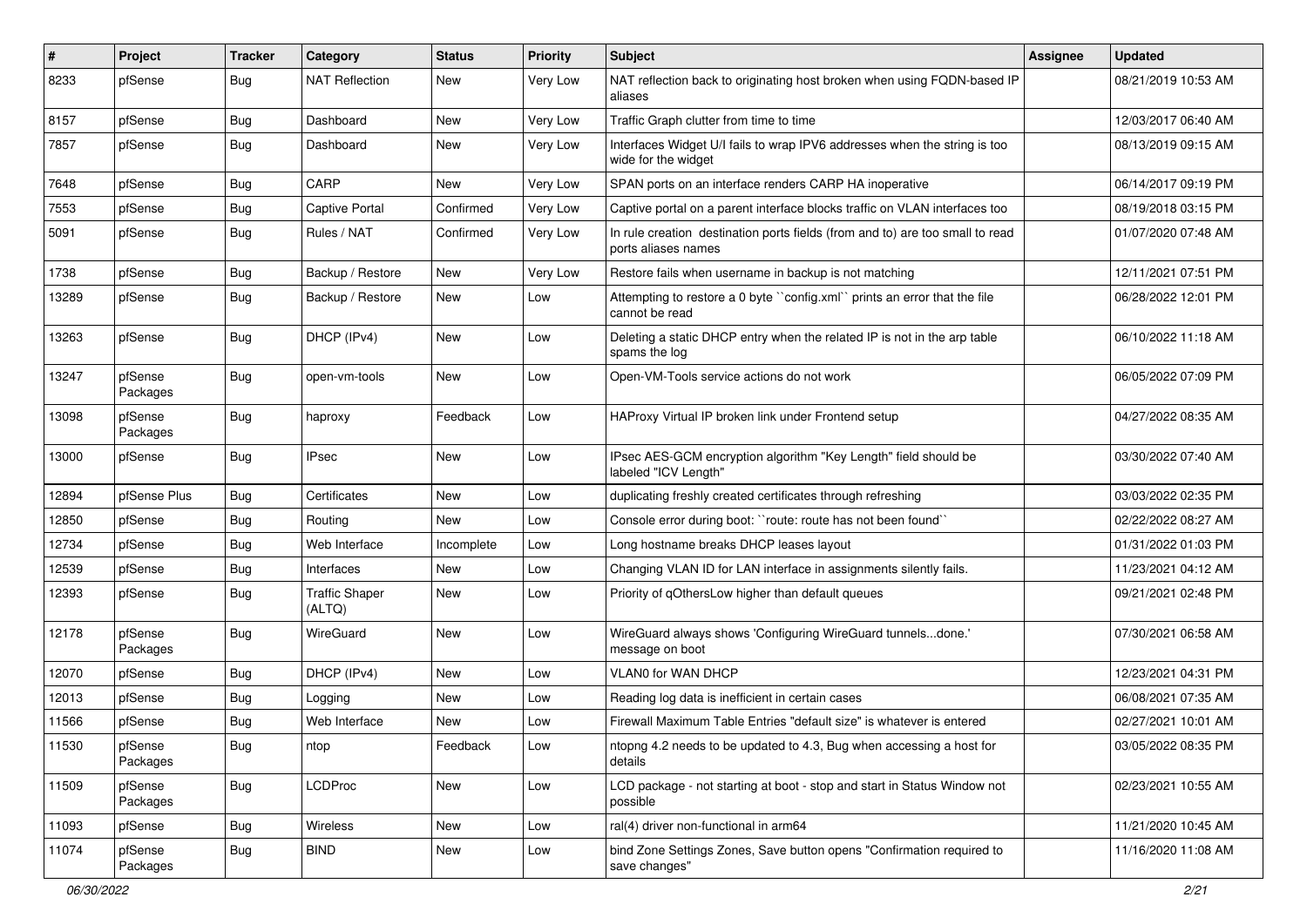| ∦     | Project             | <b>Tracker</b> | Category                                        | <b>Status</b> | <b>Priority</b> | <b>Subject</b>                                                                                                               | <b>Assignee</b> | <b>Updated</b>      |
|-------|---------------------|----------------|-------------------------------------------------|---------------|-----------------|------------------------------------------------------------------------------------------------------------------------------|-----------------|---------------------|
| 10994 | pfSense<br>Packages | Bug            | squidguard                                      | <b>New</b>    | Low             | SquidGuard Blacklists Restore Default button does not work                                                                   |                 | 10/20/2020 12:26 PM |
| 10989 | pfSense<br>Packages | Bug            | Snort                                           | <b>New</b>    | Low             | Snort alert page has hidden characters in IPv6 address                                                                       |                 | 10/17/2020 04:06 PM |
| 10959 | pfSense             | Bug            | <b>Traffic Graphs</b>                           | Feedback      | Low             | Traffic graph stopped on interface used via netmap                                                                           |                 | 02/22/2021 02:57 AM |
| 10952 | pfSense             | Bug            | Rules / NAT                                     | New           | Low             | Inconsistency in Subnet Defaults Between Firewall Rules and Interface<br><b>Address Assignments</b>                          |                 | 10/09/2020 12:50 PM |
| 10690 | pfSense             | Bug            | Installer                                       | New           | Low             | Not possible to make UFS install on ZFS formatted drive                                                                      |                 | 04/21/2022 12:39 PM |
| 9887  | pfSense             | Bug            | Rules / NAT                                     | <b>New</b>    | Low             | Rule separator positions change when deleting multiple rules                                                                 |                 | 06/28/2022 12:01 PM |
| 9353  | pfSense             | Bug            | Dashboard                                       | New           | Low             | PHPSession errors from limited access to dashboard and widgets                                                               |                 | 10/06/2020 09:31 AM |
| 9247  | pfSense<br>Packages | Bug            | haproxy                                         | New           | Low             | HAProxy multiple server selection on stats pages doesn't work                                                                |                 | 01/02/2019 04:44 PM |
| 9149  | pfSense             | Bug            | Package System                                  | <b>New</b>    | Low             | Continued issues with /tmp and /var in RAM on 2.4                                                                            |                 | 11/24/2018 11:56 AM |
| 8846  | pfSense             | Bug            | Gateways                                        | New           | Low             | Misleading gateway error message adding/editing static routes using a<br>disabled interface                                  |                 | 08/21/2019 11:29 AM |
| 8820  | pfSense             | <b>Bug</b>     | Rules / NAT                                     | New           | Low             | System/Advanced/Misc - "Do not kill connections when schedule expires"<br>UN-checked still leaves existing connections open. |                 | 07/28/2020 10:59 AM |
| 8576  | pfSense             | <b>Bug</b>     | Rules / NAT                                     | Feedback      | Low             | pfSense stops passing traffic after some time when using Outbound NAT<br>pool w/ Sticky Address                              |                 | 10/28/2021 01:47 PM |
| 8502  | pfSense             | Bug            | Web Interface                                   | Confirmed     | Low             | main (top) menu items do not drop down in some cases                                                                         |                 | 07/06/2020 02:39 PM |
| 8500  | pfSense             | Bug            | Dynamic DNS                                     | New           | Low             | Incorrect categorization of status/info messages from phpDynDNS                                                              |                 | 08/16/2019 12:50 PM |
| 7848  | pfSense             | Bug            | Diagnostics                                     | New           | Low             | NDP Table Sort by Expiration Error                                                                                           |                 | 08/26/2019 02:56 PM |
| 7788  | pfSense             | <b>Bug</b>     | Dashboard                                       | New           | Low             | Irregular updating of widgets like cpu/uptime on system widget.                                                              |                 | 08/21/2019 09:03 AM |
| 7329  | pfSense             | Bug            | <b>DNS Forwarder</b>                            | New           | Low             | <b>DHCP Not Updating DNS</b>                                                                                                 |                 | 01/21/2022 09:16 PM |
| 7314  | pfSense             | Bug            | <b>RRD Graphs</b>                               | New           | Low             | Discrepancy in ntp monitoring view                                                                                           |                 | 02/24/2017 08:37 PM |
| 7289  | pfSense             | <b>Bug</b>     | Certificates                                    | New           | Low             | Generating 4096bit Certificate                                                                                               |                 | 08/14/2019 09:56 AM |
| 6430  | pfSense             | Bug            | <b>DNS Resolver</b>                             | Confirmed     | Low             | pfsense should sanity-check hostnames when copying from dhcpd.leases<br>to /etc/hosts                                        |                 | 08/13/2019 01:23 PM |
| 6386  | pfSense             | Bug            | <b>IPv6 Router</b><br>Advertisements<br>(RADVD) | New           | Low             | Switching Router Advertisements to disabled should broadcast IP<br>Removal messages                                          |                 | 05/22/2016 10:44 PM |
| 6361  | pfSense             | Bug            | Web Interface                                   | New           | Low             | Responsive Mobile Menu issue                                                                                                 |                 | 05/16/2016 12:09 PM |
| 6255  | pfSense             | <b>Bug</b>     | PPP Interfaces                                  | Confirmed     | Low             | PPP Country/Provider/Plan configuration not saved                                                                            |                 | 04/25/2016 07:15 PM |
| 6055  | pfSense             | <b>Bug</b>     | Package System                                  | Confirmed     | Low             | Menu items may remain from packages no longer installed                                                                      |                 | 06/18/2021 08:46 PM |
| 6011  | pfSense             | Bug            | Web Interface                                   | Confirmed     | Low             | IPv6 link local fails HTTP REFERER check                                                                                     |                 | 09/04/2016 09:57 AM |
| 5658  | pfSense             | <b>Bug</b>     | <b>Captive Portal</b>                           | Confirmed     | Low             | Files with the same name cannot be uploaded to multiple captive portal<br>zones                                              |                 | 12/18/2015 07:19 PM |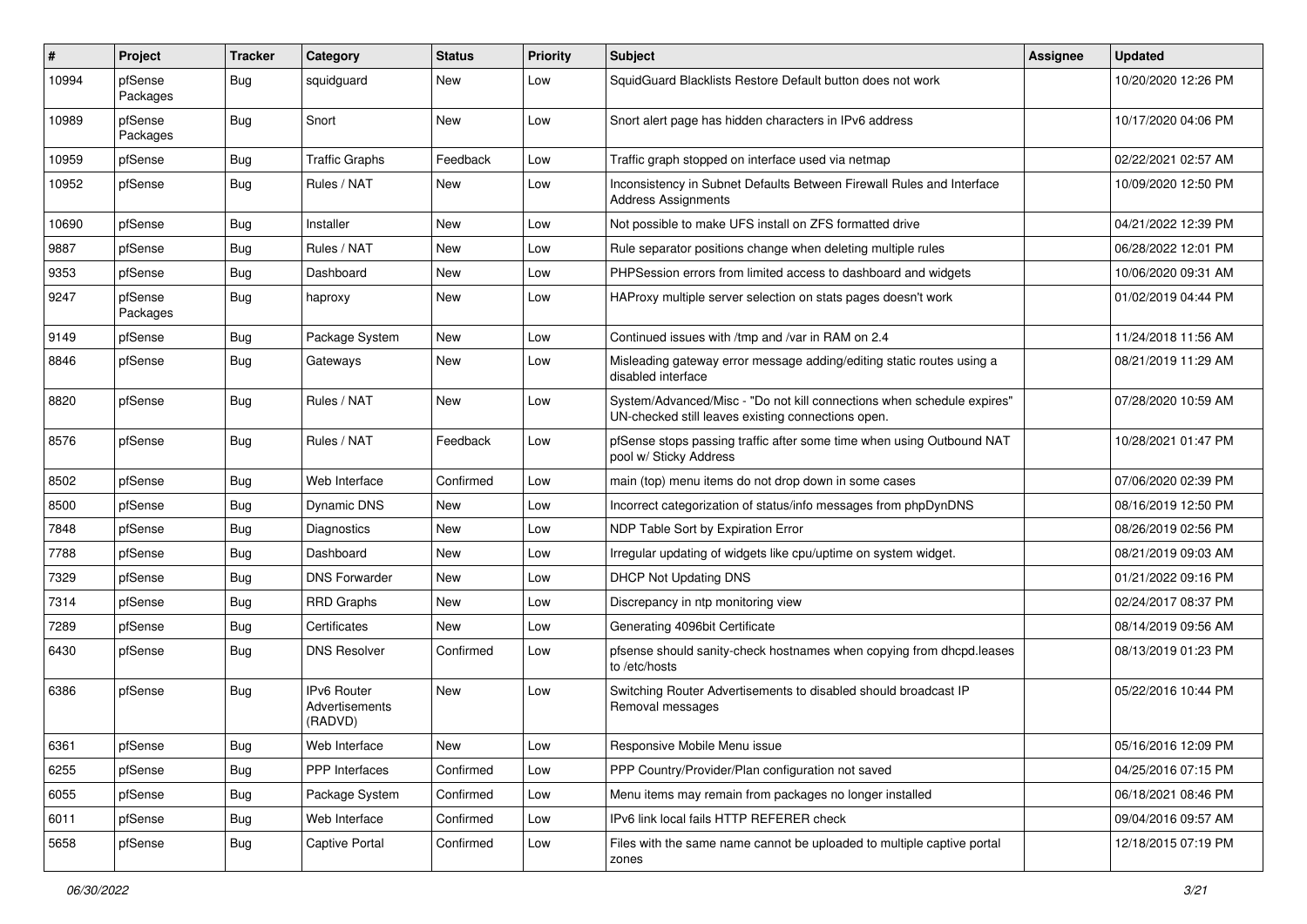| $\vert$ # | Project      | <b>Tracker</b> | Category                 | <b>Status</b>                 | <b>Priority</b> | <b>Subject</b>                                                                                 | Assignee | <b>Updated</b>      |
|-----------|--------------|----------------|--------------------------|-------------------------------|-----------------|------------------------------------------------------------------------------------------------|----------|---------------------|
| 5469      | pfSense      | Bug            | Package System           | Confirmed                     | Low             | package.dtd XSD schema is a piece of pathetic, useless, unmaintained<br>junk                   |          | 11/22/2015 06:26 AM |
| 3889      | pfSense      | <b>Bug</b>     | <b>XML Parser</b>        | Confirmed                     | Low             | Non relevant changes in config.xml                                                             |          | 08/13/2019 12:23 PM |
| 3411      | pfSense      | <b>Bug</b>     | Dashboard                | <b>New</b>                    | Low             | Interfaces and statistics dashboard widgets very slow with large numbers<br>of interfaces      |          | 01/24/2014 02:09 AM |
| 2234      | pfSense      | <b>Bug</b>     | Web Interface            | Confirmed                     | Low             | Status: Traffic Graph - only shows interface's subnet                                          |          | 01/15/2022 08:33 PM |
| 2042      | pfSense      | Bug            | <b>NAT Reflection</b>    | Confirmed                     | Low             | NAT reflection doesn't apply to self-initiated traffic                                         |          | 01/21/2021 10:38 PM |
| 13325     | pfSense Plus | <b>Bug</b>     | Dashboard                | <b>New</b>                    | Normal          | System Information Widget Reloading                                                            |          | 06/30/2022 12:00 PM |
| 13321     | pfSense      | <b>Bug</b>     | DHCP (IPv4)              | <b>Pull Request</b><br>Review | Normal          | dhcpleases handles duplicate hostnames incorrectly                                             |          | 06/30/2022 07:06 AM |
| 13320     | pfSense Plus | <b>Bug</b>     | Gateways                 | <b>New</b>                    | Normal          | IP aliases with a CARP VIP parent are not available as VIP choices for<br>gateway groups       |          | 06/29/2022 02:03 PM |
| 13295     | pfSense      | <b>Bug</b>     | Gateway Monitoring       | <b>Pull Request</b><br>Review | Normal          | Incorrect function parameters for "get_dpinger_status()" call in<br>`awlb.inc`                 |          | 06/28/2022 12:01 PM |
| 13288     | pfSense      | <b>Bug</b>     | Configuration<br>Backend | <b>New</b>                    | Normal          | Encode FreeRADIUS Custom Options                                                               |          | 06/20/2022 10:36 AM |
| 13280     | pfSense      | <b>Bug</b>     | <b>Unknown</b>           | <b>New</b>                    | Normal          | Entries duplicated in /boot/loader.conf                                                        |          | 06/19/2022 11:11 AM |
| 13279     | pfSense      | <b>Bug</b>     | Interfaces               | <b>New</b>                    | Normal          | DHCP config override affects Gateway installation.                                             |          | 06/17/2022 07:25 AM |
| 13277     | pfSense      | <b>Bug</b>     | <b>IGMP Proxy</b>        | <b>New</b>                    | Normal          | <b>IGMP Proxy webConfigurator Page Always Produces Error</b>                                   |          | 06/16/2022 07:50 PM |
| 13276     | pfSense      | Bug            | <b>IGMP Proxy</b>        | <b>New</b>                    | Normal          | IGMP Proxy Error Message for Logging Links to System Log Instead of<br>Routing Log             |          | 06/16/2022 07:48 PM |
| 13273     | pfSense      | <b>Bug</b>     | DHCP (IPv4)              | <b>New</b>                    | Normal          | dhclient can use conflicting recorded leases                                                   |          | 06/14/2022 11:07 AM |
| 13267     | pfSense      | <b>Bug</b>     | <b>OpenVPN</b>           | <b>New</b>                    | Normal          | dpinger continues to run on OpenVPN gateway after OpenVPN service is<br>stopped.               |          | 06/12/2022 02:49 PM |
| 13254     | pfSense      | <b>Bug</b>     | <b>DNS Resolver</b>      | <b>New</b>                    | Normal          | DNS resolver does not update "unbound.conf" file during link down<br>events                    |          | 06/28/2022 12:01 PM |
| 13253     | pfSense      | <b>Bug</b>     | DHCP (IPv6)              | <b>New</b>                    | Normal          | dhcp6c` is not restarted when applying settings when multiple WANs<br>are configured for DHCP6 |          | 06/28/2022 12:01 PM |
| 13252     | pfSense      | <b>Bug</b>     | Upgrade                  | <b>New</b>                    | Normal          | reduce frequency of php-fpm socket connection attempts from<br>check_reload_status             |          | 06/12/2022 11:11 AM |
| 13249     | pfSense      | <b>Bug</b>     | Console Menu             | <b>New</b>                    | Normal          | Running playback comands multiple times results in PHP error                                   |          | 06/06/2022 07:02 AM |
| 13237     | pfSense      | <b>Bug</b>     | DHCP (IPv6)              | <b>New</b>                    | Normal          | dhcp6c script cannot be executed safely                                                        |          | 06/01/2022 11:20 AM |
| 13233     | pfSense Plus | <b>Bug</b>     | <b>OpenVPN</b>           | Feedback                      | Normal          | OpenVPN DCO connection fails with Auth Digest Algorithm set to SHA512                          |          | 05/31/2022 03:39 PM |
| 13224     | pfSense      | <b>Bug</b>     | <b>Notifications</b>     | New                           | Normal          | Email notification flood when UPS (NUT) and WAN send notifications                             |          | 05/27/2022 01:58 AM |
| 13222     | pfSense      | <b>Bug</b>     | UPnP/NAT-PMP             | <b>New</b>                    | Normal          | CARP IP does not listen for NAT-PMP packets                                                    |          | 05/26/2022 02:28 PM |
| 13206     | pfSense Plus | <b>Bug</b>     | Hardware / Drivers       | New                           | Normal          | SG-3100 LED GPIO hangs                                                                         |          | 06/11/2022 07:01 PM |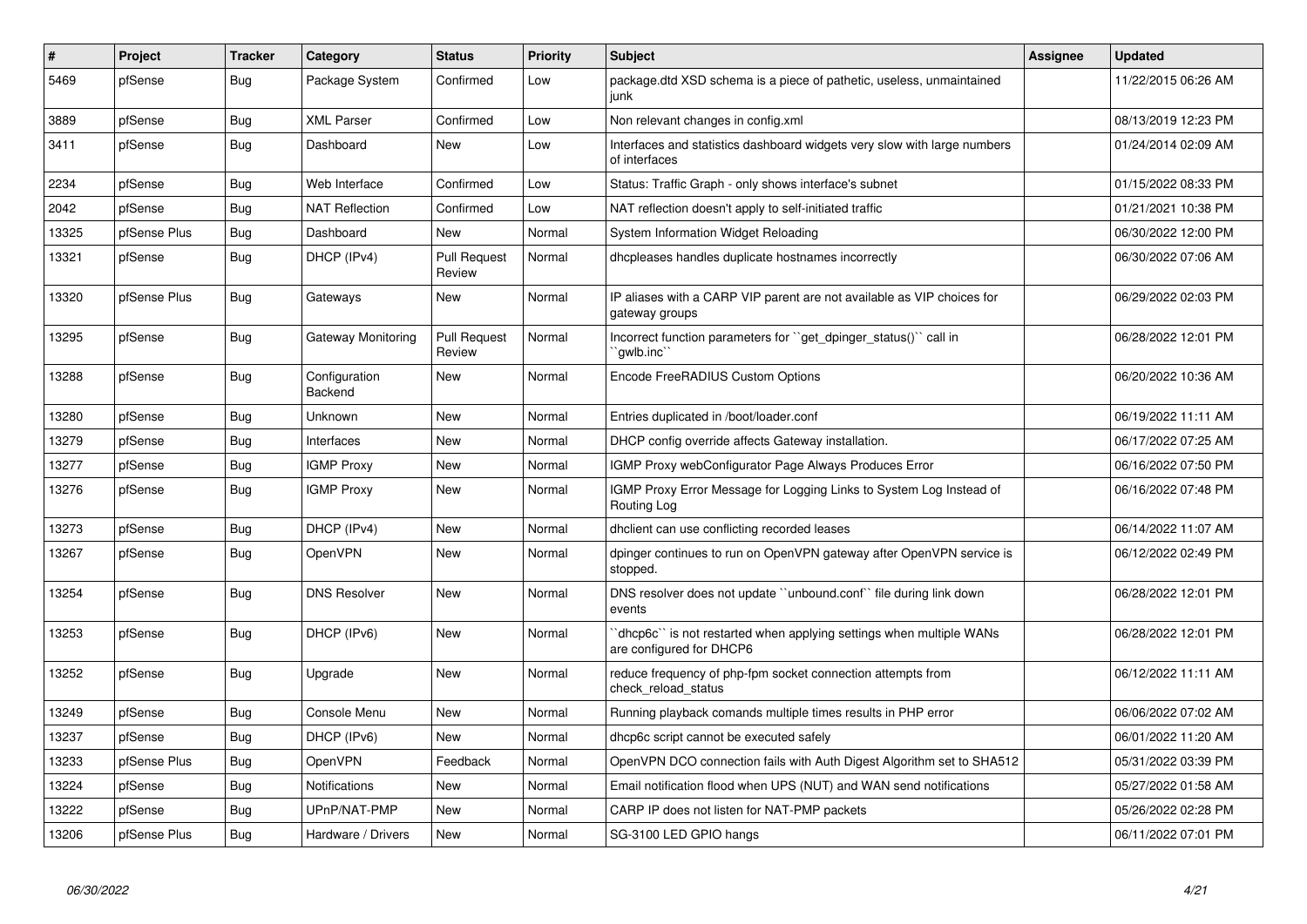| $\vert$ # | Project             | <b>Tracker</b> | Category                        | <b>Status</b> | <b>Priority</b> | <b>Subject</b>                                                                                                     | <b>Assignee</b> | <b>Updated</b>      |
|-----------|---------------------|----------------|---------------------------------|---------------|-----------------|--------------------------------------------------------------------------------------------------------------------|-----------------|---------------------|
| 13202     | pfSense<br>Packages | <b>Bug</b>     | pfBlockerNG                     | New           | Normal          | Missing Protocols on IP Feed Groups Advanced Inbound/Outbound<br><b>Firewall Rule settings</b>                     |                 | 05/23/2022 08:58 AM |
| 13194     | pfSense<br>Packages | <b>Bug</b>     | pfBlockerNG                     | New           | Normal          | Remove dead Malc0de feed                                                                                           |                 | 05/23/2022 05:16 AM |
| 13167     | pfSense             | Bug            | Dynamic DNS                     | New           | Normal          | phpDynDNS: DigitalOcean ddns update fails (bad request, invalid<br>character '-' in request_id)                    |                 | 06/16/2022 09:30 PM |
| 13158     | pfSense             | <b>Bug</b>     | Web Interface                   | <b>New</b>    | Normal          | Input validation error when applying limiter changes                                                               |                 | 05/14/2022 05:32 PM |
| 13154     | pfSense<br>Packages | <b>Bug</b>     | pfBlockerNG                     | Confirmed     | Normal          | pfBlocker causing excessive CPU load                                                                               |                 | 06/28/2022 01:14 PM |
| 13141     | pfSense<br>Packages | <b>Bug</b>     | squidguard                      | <b>New</b>    | Normal          | wrong page squidguard block                                                                                        |                 | 05/09/2022 05:33 PM |
| 13128     | pfSense<br>Packages | Bug            | Zabbix                          | <b>New</b>    | Normal          | Zabbix Agent 6: HA Server Setup                                                                                    |                 | 05/05/2022 01:55 AM |
| 13087     | pfSense             | Bug            | <b>OpenVPN</b>                  | <b>New</b>    | Normal          | OpenVPN Server: hide WINS servers list when netbios option is<br>unchecked while WINS servers is checked           |                 | 04/22/2022 10:29 AM |
| 13076     | pfSense             | <b>Bug</b>     | Gateway Monitoring              | <b>New</b>    | Normal          | Marking a gateway as down does not affect IPsec entries using gateway<br>groups                                    |                 | 06/28/2022 12:01 PM |
| 13074     | pfSense Plus        | <b>Bug</b>     | Cryptographic<br>Modules        | New           | Normal          | AES-GCM with SafeXcel on Netgate 2100 causes MBUF overload                                                         |                 | 06/12/2022 11:14 AM |
| 13073     | pfSense<br>Packages | Bug            | Squid                           | New           | Normal          | ClamAV - clamd dies with high CPU load and thus the C-ICAP of<br>squid-reverse proxy causes http:500 errors        |                 | 04/19/2022 05:38 AM |
| 13068     | pfSense             | Bug            | Aliases / Tables                | New           | Normal          | Error loading rules when URL Table IPs content is empty                                                            |                 | 04/17/2022 09:07 PM |
| 13067     | pfSense             | Bug            | <b>FilterDNS</b>                | New           | Normal          | filterdns resolve interval is twice the intended value                                                             |                 | 04/17/2022 07:45 PM |
| 13053     | pfSense<br>Packages | Bug            | <b>ACME</b>                     | <b>New</b>    | Normal          | LoopiaAPI error handling                                                                                           |                 | 05/05/2022 10:58 AM |
| 13051     | pfSense             | Bug            | <b>Traffic Shaper</b><br>(ALTQ) | New           | Normal          | Firewall traffic shaper by interface selection unknow                                                              |                 | 04/12/2022 07:03 AM |
| 13046     | pfSense             | <b>Bug</b>     | Rules / NAT                     | New           | Normal          | Floating rule applied to IPv6 interface with a SLAAC DHCPv6 gateway<br>reports error on boot                       |                 | 04/11/2022 09:50 AM |
| 13045     | pfSense<br>Packages | <b>Bug</b>     | <b>WireGuard</b>                | New           | Normal          | Firewall floating rules ignore WireGuard traffic                                                                   |                 | 04/11/2022 09:40 AM |
| 13043     | pfSense<br>Packages | <b>Bug</b>     | <b>WireGuard</b>                | New           | Normal          | OSPF over Wireguard interface doesn't populate neighbors after reboot                                              |                 | 04/11/2022 09:22 AM |
| 13022     | pfSense<br>Packages | Bug            | haproxy                         | Feedback      | Normal          | HAProxy - Sub Frontends ignore Client verification CA certificates                                                 |                 | 04/06/2022 12:55 PM |
| 13018     | pfSense<br>Packages | Bug            | pfBlockerNG                     | New           | Normal          | TLD and DNSBL Safesearch DOH conflict disables TLD block when<br>conflicting DOH FQDN is deselected or whitelisted |                 | 04/01/2022 05:59 PM |
| 13003     | pfSense             | Bug            | Hardware / Drivers              | New           | Normal          | Malicious Driver Detection event on ixl driver                                                                     |                 | 06/25/2022 05:00 PM |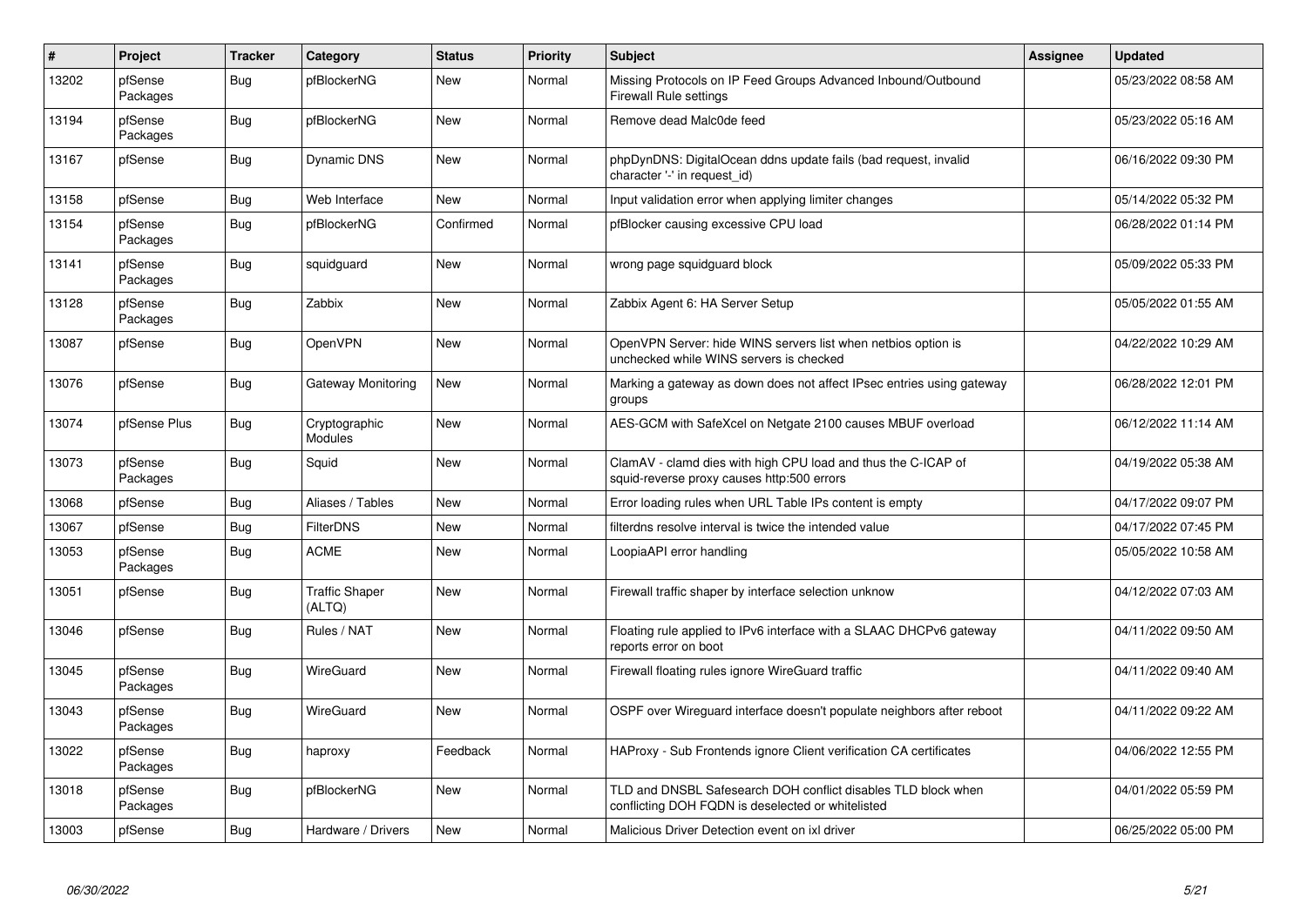| ∦     | Project             | <b>Tracker</b> | <b>Category</b>                                 | <b>Status</b>                 | <b>Priority</b> | <b>Subject</b>                                                                                        | <b>Assignee</b> | <b>Updated</b>      |
|-------|---------------------|----------------|-------------------------------------------------|-------------------------------|-----------------|-------------------------------------------------------------------------------------------------------|-----------------|---------------------|
| 12982 | pfSense<br>Packages | Bug            | FreeRADIUS                                      | New                           | Normal          | FreeRadius RadReply table entries missing from pf                                                     |                 | 06/19/2022 05:38 PM |
| 12974 | pfSense Plus        | Bug            | Installer                                       | New                           | Normal          | Typing anything into 1100/2100 recovery installer causes process to stop                              |                 | 06/05/2022 04:10 PM |
| 12960 | pfSense             | Bug            | Installer                                       | New                           | Normal          | VGA installer image defaults to serial console, serial console is default in<br><b>GUI settings</b>   |                 | 06/28/2022 12:01 PM |
| 12959 | pfSense             | Bug            | DHCP (IPv4)                                     | Feedback                      | Normal          | dhcplease process wrongly update host file if client-hostname is empty                                |                 | 03/28/2022 10:26 AM |
| 12956 | pfSense<br>Packages | Bug            | Suricata                                        | Confirmed                     | Normal          | suricata fails to use pcre in SID management (e.g. dropsid.conf)                                      |                 | 04/05/2022 12:52 PM |
| 12951 | pfSense<br>Packages | Bug            | <b>FRR</b>                                      | Feedback                      | Normal          | FRR cannot remove IPv6 routes                                                                         |                 | 03/22/2022 09:24 PM |
| 12950 | pfSense             | Bug            | Routing                                         | New                           | Normal          | OpenVPN as default gateway does not get set at boot time                                              |                 | 04/09/2022 05:46 PM |
| 12947 | pfSense             | Bug            | DHCP (IPv6)                                     | <b>Pull Request</b><br>Review | Normal          | DHCP6 client does not take any action if the interface IPv6 address<br>changes during renewal         |                 | 06/28/2022 12:01 PM |
| 12938 | pfSense             | <b>Bug</b>     | <b>IPv6 Router</b><br>Advertisements<br>(RADVD) | <b>New</b>                    | Normal          | MaxRtrAdvInterval would allow stale DNS servers to be deleted faster                                  |                 | 03/12/2022 09:37 AM |
| 12927 | pfSense             | Bug            | OpenVPN                                         | <b>New</b>                    | Normal          | OpenVPN with OCSP enabled allows connections with revoked<br>certificates                             |                 | 03/24/2022 08:22 AM |
| 12926 | pfSense             | Bug            | Interfaces                                      | Feedback                      | Normal          | Changing LAGG type on CARP interfaces makes VIPs go to an "init" State                                |                 | 03/10/2022 10:52 AM |
| 12922 | pfSense             | Bug            | DHCP (IPv4)                                     | New                           | Normal          | Classless static routes received on DHCP WAN can override chosen<br>default gateway                   |                 | 03/28/2022 10:08 AM |
| 12907 | pfSense<br>Packages | Bug            | PIMD                                            | Feedback                      | Normal          | PIMD: Nonexistent interfaces should be hidden/disabled in pimd.conf<br>before bringing up the service |                 | 03/07/2022 03:51 PM |
| 12905 | pfSense             | Bug            | Web Interface                                   | <b>New</b>                    | Normal          | Add VLAN Re-assignment to Import Interface Mismatch Wizard                                            |                 | 03/07/2022 08:05 AM |
| 12899 | pfSense<br>Packages | Bug            | Suricata                                        | New                           | Normal          | Suricata doesn't honor Pass List                                                                      |                 | 03/04/2022 01:22 PM |
| 12888 | pfSense             | Bug            | Rules / NAT                                     | <b>New</b>                    | Normal          | pfSense sends un-NATed packets during OpenVPN startup                                                 |                 | 03/01/2022 03:13 PM |
| 12878 | pfSense             | <b>Bug</b>     | <b>Traffic Shaper</b><br>(ALTQ)                 | Incomplete                    | Normal          | Traffic shaping by interface, route queue bandwidth inbound, out by a<br>large factor.                |                 | 06/06/2022 07:03 AM |
| 12877 | pfSense             | Bug            | <b>Dynamic DNS</b>                              | Feedback                      | Normal          | Cloudflare DynDNS fails to update more than two addresses                                             |                 | 05/29/2022 06:56 PM |
| 12875 | pfSense             | Bug            | Package System                                  | New                           | Normal          | Import zabbix-agent6 and zabbix-proxy6 from FreeBSD Ports                                             |                 | 05/28/2022 06:50 PM |
| 12857 | pfSense             | Bug            | Gateways                                        | New                           | Normal          | Firewall gateway goes away when making changes to Bridge0 device                                      |                 | 02/27/2022 11:20 AM |
| 12845 | pfSense<br>Packages | <b>Bug</b>     | softflowd                                       | New                           | Normal          | softflowd wrong vlan tag                                                                              |                 | 02/21/2022 10:40 AM |
| 12829 | pfSense             | Bug            | <b>Traffic Shaper</b><br>(Limiters)             | Feedback                      | Normal          | Dummynet kernel module fails to load after upgrade.                                                   |                 | 03/17/2022 09:26 AM |
| 12828 | pfSense             | <b>Bug</b>     | Wireless                                        | New                           | Normal          | pfSense keeps crashing (Fatal trap 12: page fault while in kernel mode)                               |                 | 02/21/2022 07:55 AM |
| 12823 | pfSense             | Bug            | DHCP (IPv6)                                     | New                           | Normal          | Multiple DHCP6 WAN connections PPPoE interface 'defached' status                                      |                 | 02/18/2022 05:39 AM |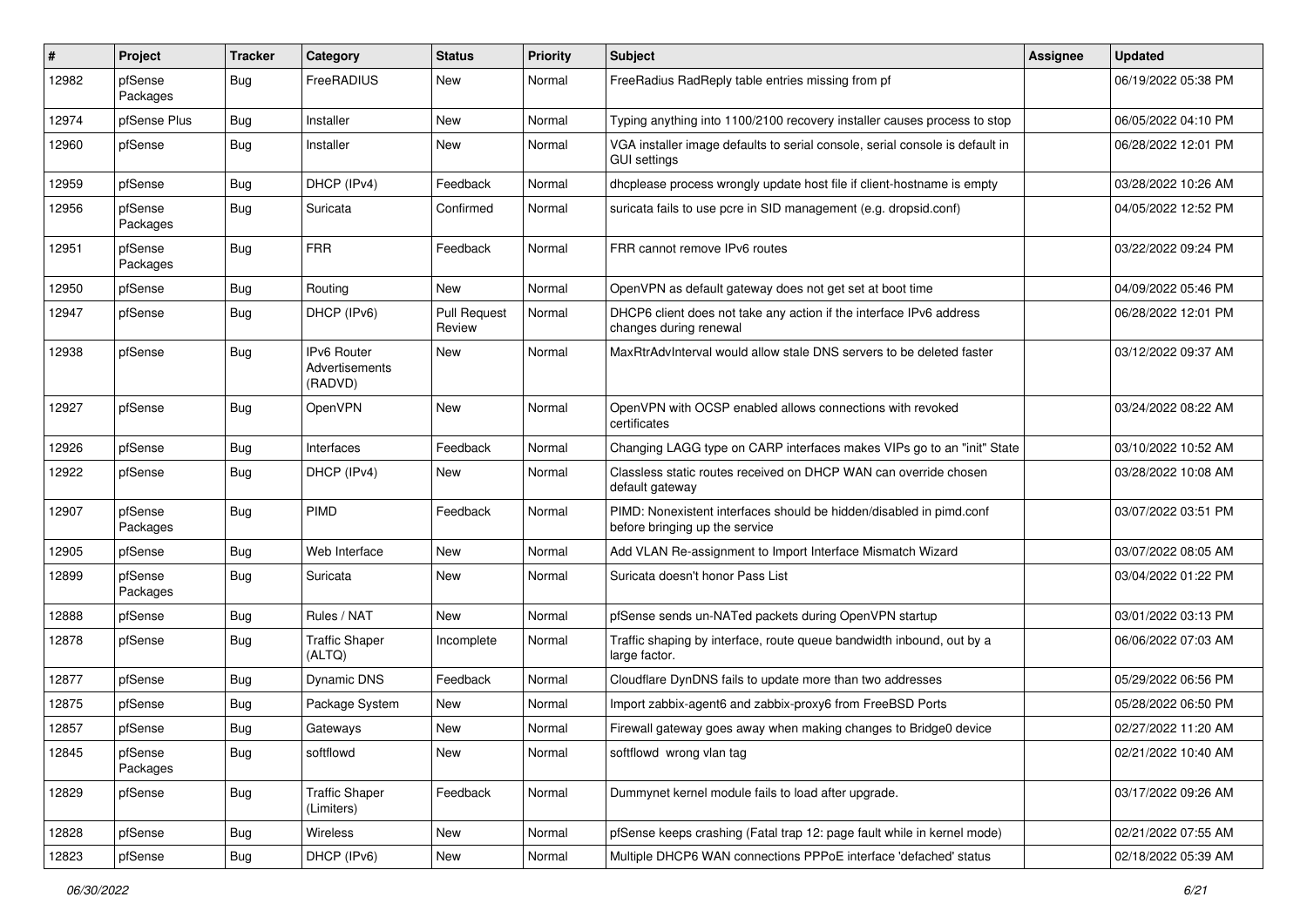| #     | Project             | <b>Tracker</b> | Category              | <b>Status</b> | <b>Priority</b> | <b>Subject</b>                                                                                                                                                          | <b>Assignee</b> | <b>Updated</b>      |
|-------|---------------------|----------------|-----------------------|---------------|-----------------|-------------------------------------------------------------------------------------------------------------------------------------------------------------------------|-----------------|---------------------|
| 12822 | pfSense<br>Packages | Bug            | pfBlockerNG           | New           | Normal          | IPv4 Source ASN format not working                                                                                                                                      |                 | 02/18/2022 10:47 AM |
| 12797 | pfSense             | Bug            | UPnP/NAT-PMP          | New           | Normal          | UPnP+STUN forms invalid outbound NAT rules using the external address<br>discovered from STUN                                                                           |                 | 02/15/2022 01:01 PM |
| 12796 | pfSense             | Bug            | Upgrade               | Confirmed     | Normal          | 2.5.2 -> 2.6.0 upgrade segfaults if certain packages are installed.                                                                                                     |                 | 05/24/2022 07:43 AM |
| 12774 | pfSense             | <b>Bug</b>     | Backup / Restore      | New           | Normal          | Picture widget image is not saved in backup                                                                                                                             |                 | 04/04/2022 04:48 AM |
| 12767 | pfSense<br>Packages | Bug            | Avahi                 | New           | Normal          | Package radavahi-daemon does does not exist in current pfSense<br>version and it has been removed" message on pfSense 2.7 restore                                       |                 | 02/07/2022 11:28 AM |
| 12764 | pfSense             | Bug            | Gateways              | New           | Normal          | VTI gateway status is pending after assigning the VTI interface                                                                                                         |                 | 02/07/2022 05:41 AM |
| 12751 | pfSense<br>Packages | Bug            | FRR                   | New           | Normal          | Improve FRR route restoration after gateway events                                                                                                                      |                 | 02/06/2022 11:07 PM |
| 12747 | pfSense             | <b>Bug</b>     | Logging               | New           | Normal          | System log is filled by sshguard                                                                                                                                        |                 | 06/30/2022 05:21 AM |
| 12742 | pfSense<br>Packages | Bug            | FreeRADIUS            | Feedback      | Normal          | freeRADIUS virtual-server-default: modules dailycounter, monthlycounter,<br>noresetcounter, expire_on_login in authorize section prevent virtual server<br>from loading |                 | 03/01/2022 12:45 PM |
| 12740 | pfSense             | Bug            | FreeBSD               | Incomplete    | Normal          | panic: esp input cb: Unexpected address family                                                                                                                          |                 | 01/27/2022 01:19 PM |
| 12737 | pfSense             | Bug            | Certificates          | New           | Normal          | CApath is not defined by default in curl                                                                                                                                |                 | 06/28/2022 12:01 PM |
| 12730 | pfSense             | Bug            | <b>Captive Portal</b> | New           | Normal          | RADIUS accounting does not work if WAN is down                                                                                                                          |                 | 01/26/2022 05:13 AM |
| 12726 | pfSense             | <b>Bug</b>     | Authentication        | New           | Normal          | LDAP select container button auto populate                                                                                                                              |                 | 01/25/2022 01:48 PM |
| 12708 | pfSense             | <b>Bug</b>     | Aliases / Tables      | New           | Normal          | alias with non resolving DNS entry breaks underlying pf table                                                                                                           |                 | 02/20/2022 06:13 PM |
| 12705 | pfSense             | Bug            | <b>IPsec</b>          | Incomplete    | Normal          | ECDSA certificate does not work for IPSec VPN phase 1                                                                                                                   |                 | 01/24/2022 03:22 PM |
| 12667 | pfSense<br>Packages | Bug            | <b>WireGuard</b>      | New           | Normal          | Firewall Crashed After Upgrading Wireguard                                                                                                                              |                 | 01/07/2022 09:18 AM |
| 12655 | pfSense<br>Packages | <b>Bug</b>     | Telegraf              | New           | Normal          | telegraf, wireguard plugin failing                                                                                                                                      |                 | 12/30/2021 05:51 PM |
| 12648 | pfSense             | Bug            | <b>Captive Portal</b> | New           | Normal          | Undocumented variables 'listenporthttp' and 'listenporthttps'                                                                                                           |                 | 12/28/2021 10:44 AM |
| 12612 | pfSense             | <b>Bug</b>     | <b>DNS Resolver</b>   | New           | Normal          | DNS Resolver is restarted during every "rc.newwanip" event                                                                                                              |                 | 06/28/2022 12:01 PM |
| 12563 | pfSense             | <b>Bug</b>     | OpenVPN               | New           | Normal          | OpenVPN server doesn't support Framed-IPv6-Address RADIUS attribute                                                                                                     |                 | 12/03/2021 11:19 AM |
| 12552 | pfSense             | Bug            | OpenVPN               | New           | Normal          | "Pull DNS" option within OpenVPN client does not cause pfSense to use<br>DNS servers assigned by remote OpenVPN server                                                  |                 | 12/08/2021 08:45 AM |
| 12543 | pfSense             | Bug            | Web Interface         | Feedback      | Normal          | Deleteing a Outbound NAT rule gave me an empty rule and displayed php<br>error in UI.                                                                                   |                 | 02/14/2022 04:36 AM |
| 12542 | pfSense             | <b>Bug</b>     | Virtual IP Addresses  | New           | Normal          | Cannot assign a same IPv6 Link-Local address to different interfaces                                                                                                    |                 | 11/25/2021 01:41 AM |
| 12538 | pfSense<br>Packages | <b>Bug</b>     | <b>PIMD</b>           | New           | Normal          | PIMD sub-interface bug                                                                                                                                                  |                 | 11/20/2021 09:44 PM |
| 12519 | pfSense             | Bug            | Authentication        | New           | Normal          | Fail authentication using special character in password via the LDAP<br>connector                                                                                       |                 | 11/12/2021 07:39 AM |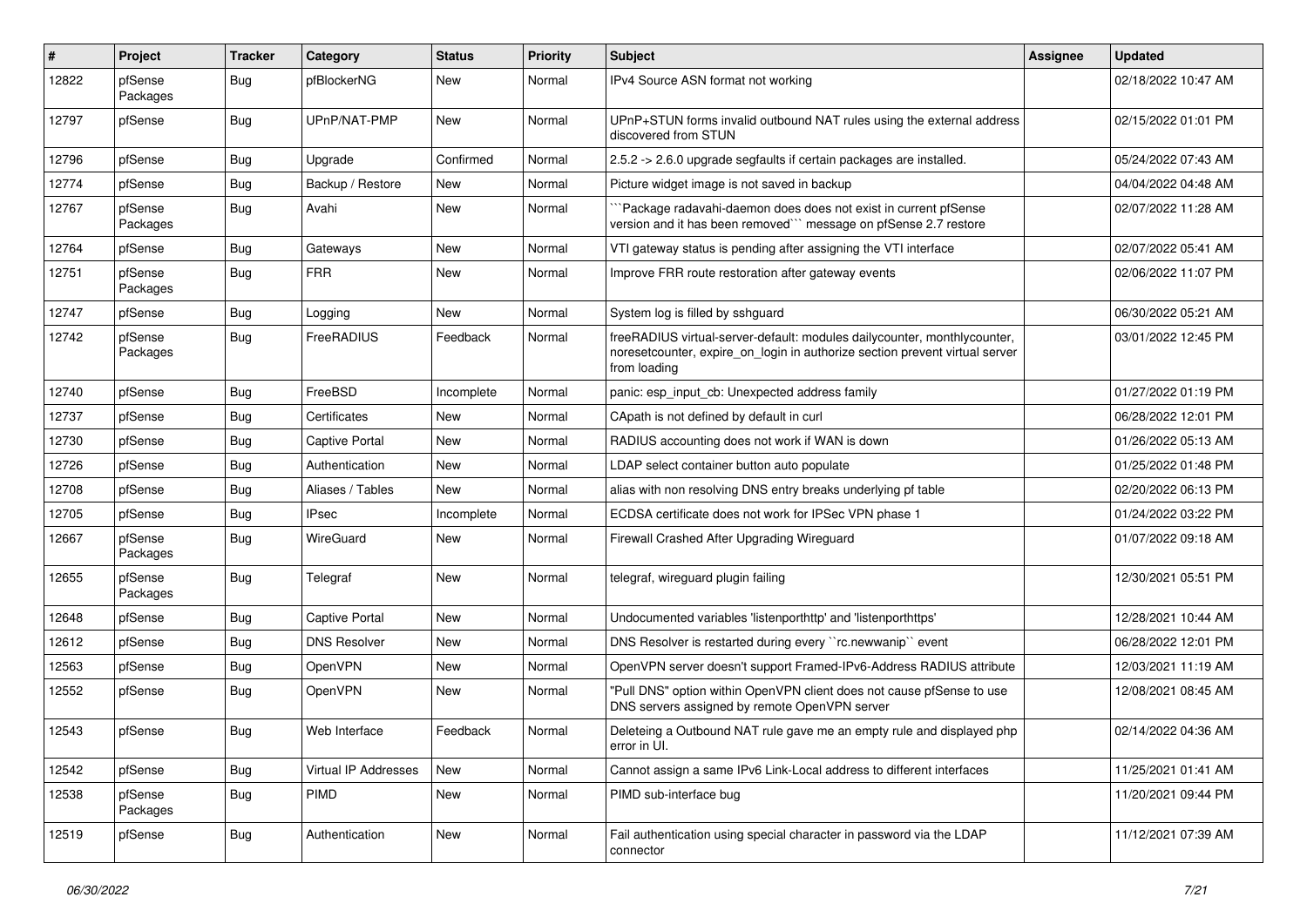| #     | Project             | <b>Tracker</b> | Category                 | <b>Status</b>                 | <b>Priority</b> | <b>Subject</b>                                                                                                                   | <b>Assignee</b> | <b>Updated</b>      |
|-------|---------------------|----------------|--------------------------|-------------------------------|-----------------|----------------------------------------------------------------------------------------------------------------------------------|-----------------|---------------------|
| 12509 | pfSense             | Bug            | OpenVPN                  | New                           | Normal          | Deffered authentication does not work with auth-gen-token external-auth<br>or pusk "auth-token"                                  |                 | 11/08/2021 04:01 AM |
| 12508 | pfSense             | Bug            | <b>DHCP Relay</b>        | <b>New</b>                    | Normal          | DHCP Relay over VPN                                                                                                              |                 | 11/06/2021 11:25 AM |
| 12507 | pfSense<br>Packages | <b>Bug</b>     | softflowd                | <b>Pull Request</b><br>Review | Normal          | Add support for bi-directional flows in softflowd                                                                                |                 | 11/11/2021 03:53 AM |
| 12504 | pfSense             | Bug            | Interfaces               | New                           | Normal          | BCM57412 NetXtreme-E 10Gb RDMA Ethernet controller issue                                                                         |                 | 11/05/2021 04:51 AM |
| 12483 | pfSense             | Bug            | Configuration<br>Backend | New                           | Normal          | GUI creates inconsistent config.xml                                                                                              |                 | 10/23/2021 06:48 AM |
| 12467 | pfSense             | Bug            | <b>Captive Portal</b>    | New                           | Normal          | CP error on client disconnect after reboot                                                                                       |                 | 10/17/2021 05:35 AM |
| 12464 | pfSense             | Bug            | Logging                  | <b>Pull Request</b><br>Review | Normal          | Syslog Auth messages are sent as Emergency Level                                                                                 |                 | 06/28/2022 12:01 PM |
| 12451 | pfSense             | Bug            | Virtual IP Addresses     | <b>New</b>                    | Normal          | deleteVIP() does not check RFC2136 Update Source                                                                                 |                 | 10/13/2021 10:06 AM |
| 12444 | pfSense<br>Packages | <b>Bug</b>     | ntop                     | <b>New</b>                    | Normal          | ntopng throws errors when viewing single host                                                                                    |                 | 10/11/2021 12:39 PM |
| 12436 | pfSense             | Bug            | PPPoE Server             | New                           | Normal          | Pppoe server config gui does not allow setting of chap authentication, and<br>sets the network start address for allocation to 0 |                 | 10/21/2021 08:15 AM |
| 12423 | pfSense<br>Packages | Bug            | pfBlockerNG              | Feedback                      | Normal          | Dashboard shows "SQLite database missing, Force Reload DNSBL to<br>recover!"                                                     |                 | 12/31/2021 01:06 PM |
| 12421 | pfSense             | Bug            | Rules / NAT              | New                           | Normal          | IPV6 limiter bug                                                                                                                 |                 | 10/02/2021 08:44 AM |
| 12414 | pfSense<br>Packages | Bug            | pfBlockerNG              | Feedback                      | Normal          | DNSBL SafeSearch page displays input validation error if DoH / DoT<br>blocking is not enabled                                    |                 | 12/30/2021 02:49 PM |
| 12401 | pfSense             | Bug            | <b>Traffic Graphs</b>    | New                           | Normal          | Traffic graphs with untagged and tagged VLAN on same interface                                                                   |                 | 09/23/2021 09:18 PM |
| 12357 | pfSense             | Bug            | <b>Captive Portal</b>    | New                           | Normal          | Captive Portal popup Logout button loads full login page in popup when<br>clicked                                                |                 | 10/27/2021 12:10 PM |
| 12338 | pfSense<br>Packages | Bug            | <b>RRD Summary</b>       | New                           | Normal          | RRD Summary does not report data on 3100                                                                                         |                 | 04/15/2022 02:54 PM |
| 12330 | pfSense<br>Packages | <b>Bug</b>     | pfBlockerNG              | Feedback                      | Normal          | pfBlockerNG devel creating invalid NAT rules on boot                                                                             |                 | 04/21/2022 12:40 PM |
| 12286 | pfSense<br>Packages | Bug            | FreeRADIUS               | <b>New</b>                    | Normal          | Add support for ntlm_auth in LDAP                                                                                                |                 | 08/20/2021 08:27 AM |
| 12283 | pfSense             | Bug            | Authentication           | <b>New</b>                    | Normal          | LDAP/RADIUS authentication servers configuration does not allow source<br>IP address to be specified                             |                 | 08/20/2021 01:15 AM |
| 12260 | pfSense<br>Packages | <b>Bug</b>     | ntop                     | New                           | Normal          | Update popup and version missmatch?                                                                                              |                 | 01/08/2022 05:53 AM |
| 12259 | pfSense             | <b>Bug</b>     | <b>Operating System</b>  | New                           | Normal          | Intel em NICs Suffering Performance Degradation on FreeBSD12                                                                     |                 | 02/25/2022 09:28 PM |
| 12258 | pfSense<br>Packages | <b>Bug</b>     | <b>WireGuard</b>         | Feedback                      | Normal          | Copy key buttons only work in HTTPS mode                                                                                         |                 | 02/03/2022 04:57 AM |
| 12249 | pfSense             | <b>Bug</b>     | Backup / Restore         | New                           | Normal          | HAProxy causing failed ACB backups                                                                                               |                 | 11/15/2021 11:58 PM |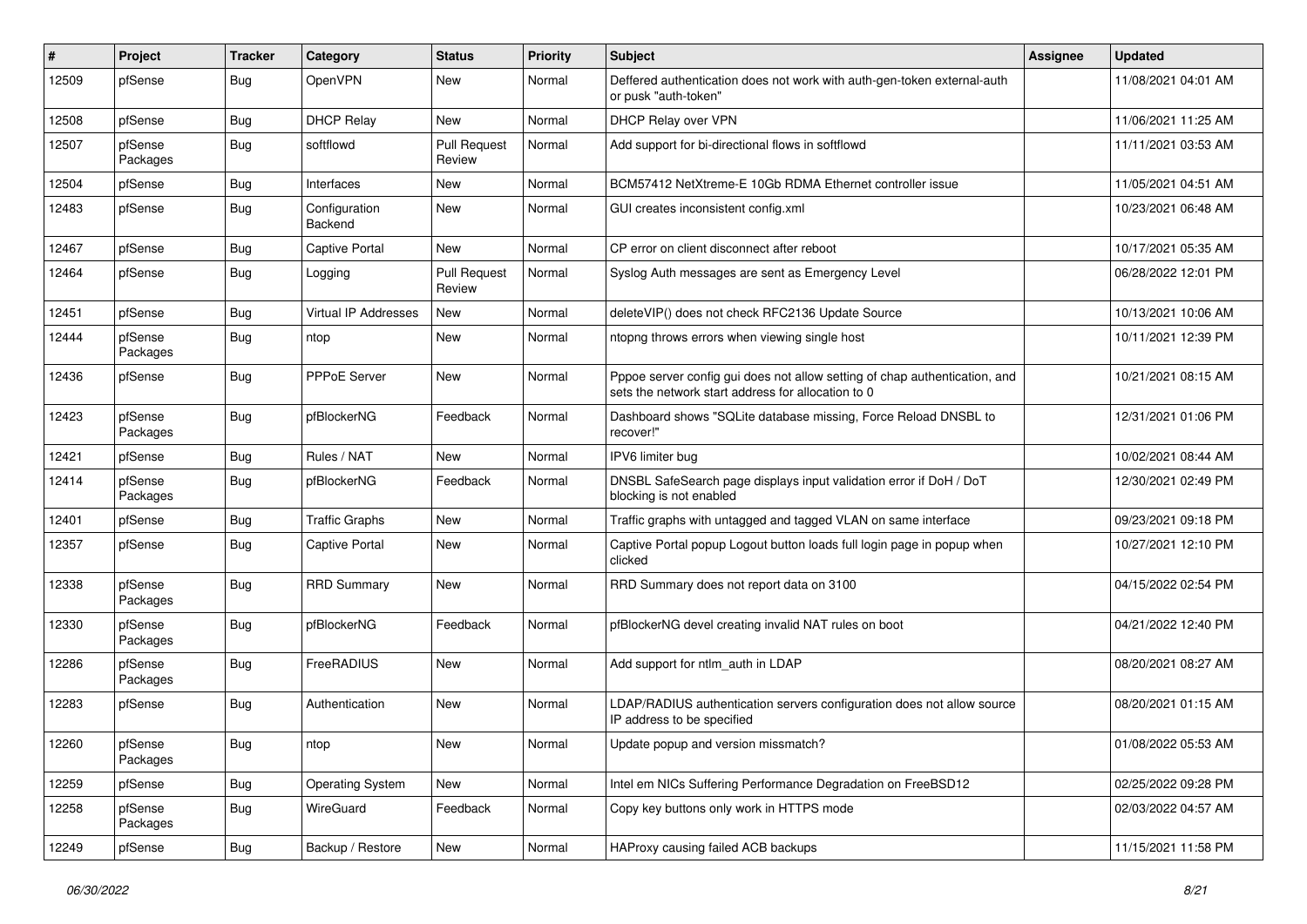| #     | Project             | <b>Tracker</b> | Category                 | <b>Status</b> | <b>Priority</b> | <b>Subject</b>                                                                    | Assignee | <b>Updated</b>      |
|-------|---------------------|----------------|--------------------------|---------------|-----------------|-----------------------------------------------------------------------------------|----------|---------------------|
| 12188 | pfSense<br>Packages | Bug            | OpenVPN Client<br>Export | <b>New</b>    | Normal          | client export breaks multi remote configurations                                  |          | 10/02/2021 05:58 PM |
| 12130 | pfSense<br>Packages | Bug            | Zeek                     | <b>New</b>    | Normal          | Zeek fails to start                                                               |          | 07/15/2021 02:00 AM |
| 12126 | pfSense<br>Packages | Bug            | FreeRADIUS               | <b>New</b>    | Normal          | freeradius3 0.15.7_31                                                             |          | 10/11/2021 08:21 AM |
| 12122 | pfSense             | <b>Bug</b>     | Web Interface            | <b>New</b>    | Normal          | Perform greedy actions asychronously                                              |          | 07/10/2021 01:10 PM |
| 12114 | pfSense<br>Packages | <b>Bug</b>     | syslog-ng                | Feedback      | Normal          | syslog-ng only binds to the last specified interface                              |          | 04/21/2022 12:40 PM |
| 12095 | pfSense             | <b>Bug</b>     | Authentication           | <b>New</b>    | Normal          | Memory leak in pcscd                                                              |          | 06/01/2022 01:01 PM |
| 12084 | pfSense<br>Packages | Bug            | <b>FRR</b>               | New           | Normal          | libfrr.so.0 error on SG-1100                                                      |          | 06/26/2021 08:22 AM |
| 12073 | pfSense<br>Packages | <b>Bug</b>     | NET-SNMP                 | Feedback      | Normal          | netsnmptrapd.conf syntax is wrong                                                 |          | 04/21/2022 12:40 PM |
| 12056 | pfSense             | Bug            | Logging                  | <b>New</b>    | Normal          | Filterlog says "Unknown Option %u"                                                |          | 06/18/2021 05:51 AM |
| 12033 | pfSense<br>Packages | <b>Bug</b>     | pfBlockerNG              | <b>New</b>    | Normal          | maxmindb and _sqlite3 modules not found                                           |          | 10/01/2021 04:42 AM |
| 12009 | pfSense<br>Packages | <b>Bug</b>     | Zabbix                   | <b>New</b>    | Normal          | Zabbix Agent starts twice by /etc/rc.start_packages                               |          | 06/08/2021 01:35 AM |
| 11980 | pfSense<br>Packages | <b>Bug</b>     | FreeRADIUS               | Feedback      | Normal          | EAP does not work with SQL backend                                                |          | 07/21/2021 07:24 AM |
| 11970 | pfSense<br>Packages | <b>Bug</b>     | Coreboot                 | <b>New</b>    | Normal          | Netgate Firmware Upgrade Doesn't Work on XG-2758                                  |          | 04/21/2022 12:39 PM |
| 11960 | pfSense             | Bug            | Gateway Monitoring       | Feedback      | Normal          | Gateway Monitoring Traffic Goes Out Default Gateway                               |          | 12/20/2021 05:43 AM |
| 11953 | pfSense             | <b>Bug</b>     | <b>IGMP Proxy</b>        | <b>New</b>    | Normal          | XG-1541 crashes when igmpproxy is enabled and network interfaces<br>status change |          | 05/24/2021 04:55 PM |
| 11925 | pfSense             | Bug            | <b>OpenVPN</b>           | <b>New</b>    | Normal          | Calling-Station-Id always set to WAN IP                                           |          | 05/14/2021 09:27 AM |
| 11898 | pfSense<br>Packages | <b>Bug</b>     | apcupsd                  | <b>New</b>    | Normal          | PHP error from apcupsd dashboard widget                                           |          | 05/07/2021 09:12 AM |
| 11872 | pfSense             | <b>Bug</b>     | Interfaces               | <b>New</b>    | Normal          | gif interfaces reporting incorrect traffic counters                               |          | 12/30/2021 04:00 AM |
| 11848 | pfSense<br>Packages | <b>Bug</b>     | Squid                    | New           | Normal          | Issue with squid cache download speed                                             |          | 04/23/2021 09:30 PM |
| 11841 | pfSense<br>Packages | Bug            | <b>FRR</b>               | <b>New</b>    | Normal          | FRR access lists default bahavior changed to permit by default                    |          | 04/22/2021 09:52 AM |
| 11835 | pfSense<br>Packages | <b>Bug</b>     | <b>FRR</b>               | <b>New</b>    | Normal          | FRR OSPF redistributed connected routes disappearing                              |          | 04/22/2021 07:11 AM |
| 11802 | pfSense<br>Packages | <b>Bug</b>     | FreeRADIUS               | <b>New</b>    | Normal          | FreeRADIUS sync                                                                   |          | 05/10/2021 04:18 AM |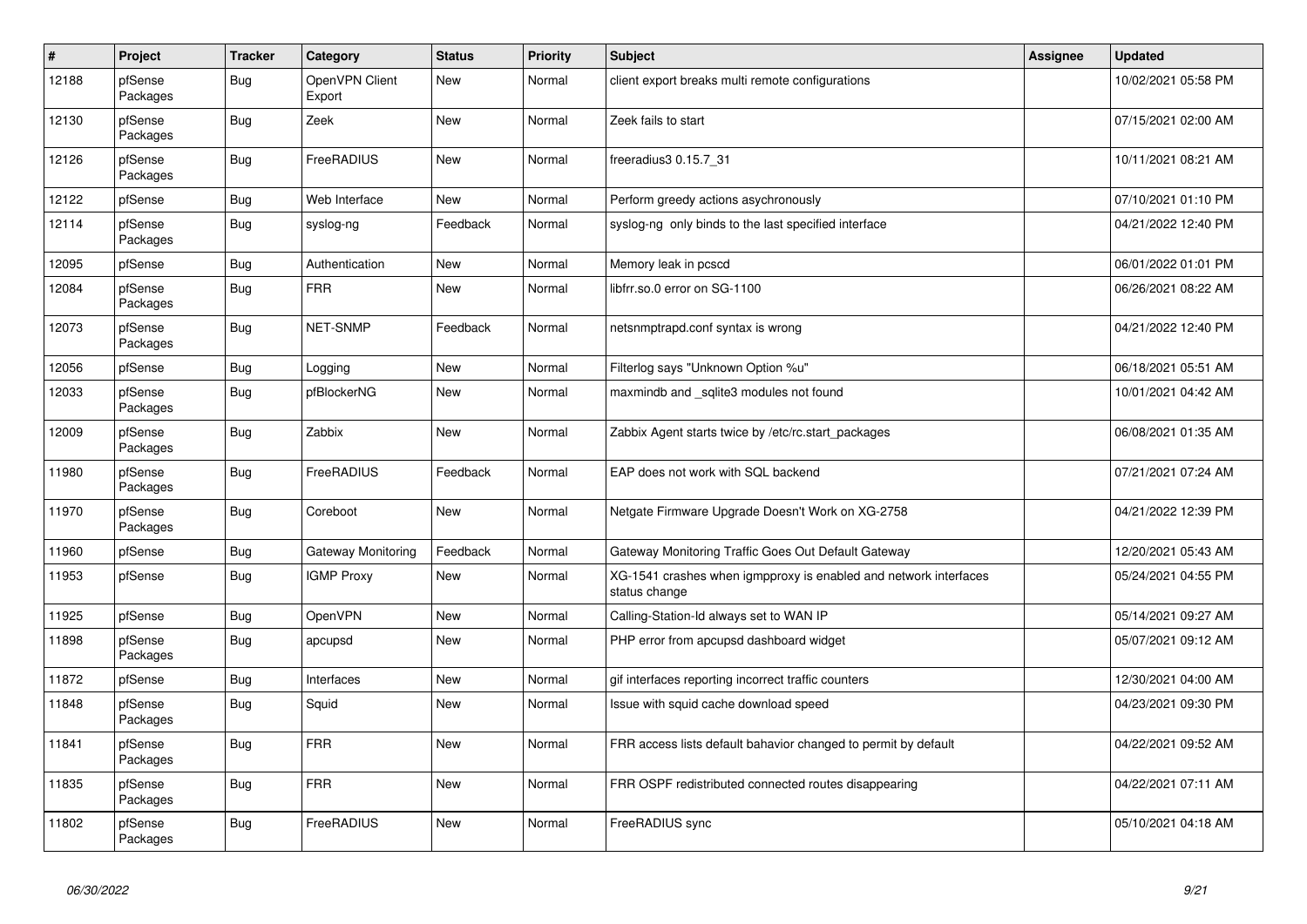| $\vert$ # | Project             | <b>Tracker</b> | Category           | <b>Status</b> | <b>Priority</b> | Subject                                                                                                                                                                                         | <b>Assignee</b> | <b>Updated</b>      |
|-----------|---------------------|----------------|--------------------|---------------|-----------------|-------------------------------------------------------------------------------------------------------------------------------------------------------------------------------------------------|-----------------|---------------------|
| 11786     | pfSense             | Bug            | Services           | New           | Normal          | SSH incomplete setup and startup fail while recovering XML backup in a<br>fresh install of pfSense 2.5.0                                                                                        |                 | 04/17/2021 01:36 PM |
| 11778     | pfSense             | Bug            | OpenVPN            | New           | Normal          | OpenVPN uses 100% CPU after experiencing packet loss                                                                                                                                            |                 | 02/28/2022 07:38 AM |
| 11770     | pfSense Plus        | <b>Bug</b>     | Hardware / Drivers | New           | Normal          | Pantech UML295 USB Modem No Longer Functional                                                                                                                                                   |                 | 04/01/2021 11:28 AM |
| 11763     | pfSense<br>Packages | <b>Bug</b>     | Status Monitoring  | New           | Normal          | Traffic graphs refresh issue                                                                                                                                                                    |                 | 05/03/2021 09:44 AM |
| 11761     | pfSense             | Bug            | L <sub>2</sub> TP  | <b>New</b>    | Normal          | L2TP/IPsec VPN : PPP LCP negotiation occurs before user authentication                                                                                                                          |                 | 03/31/2021 04:52 AM |
| 11759     | pfSense             | Bug            | Dashboard          | <b>New</b>    | Normal          | Traffic graphs on dashboard double upload on pppoe links                                                                                                                                        |                 | 12/30/2021 04:00 AM |
| 11742     | pfSense<br>Packages | Bug            | Suricata           | New           | Normal          | Blocking / Unblocking is not working correctly.                                                                                                                                                 |                 | 09/01/2021 11:08 AM |
| 11731     | pfSense             | Bug            | Hardware / Drivers | New           | Normal          | Missing support for Realtek USB NICs                                                                                                                                                            |                 | 03/30/2021 04:32 AM |
| 11730     | pfSense             | <b>Bug</b>     | Web Interface      | <b>New</b>    | Normal          | Improve visibility of option selections in dark themes                                                                                                                                          |                 | 03/25/2021 09:38 PM |
| 11724     | pfSense             | Bug            | Package System     | <b>New</b>    | Normal          | Packages unexpectedly removed when changing update branches                                                                                                                                     |                 | 03/29/2021 08:09 AM |
| 11717     | pfSense             | Bug            | Rules / NAT        | <b>New</b>    | Normal          | Incorrect port forwarding rules if Destination port alias is not equal to<br>Redirect target port alias                                                                                         |                 | 03/22/2021 06:06 AM |
| 11715     | pfSense             | Bug            | OpenVPN            | <b>New</b>    | Normal          | OpenVPN MTU                                                                                                                                                                                     |                 | 03/22/2021 01:35 AM |
| 11666     | pfSense             | Bug            | Logging            | New           | Normal          | GUI Firewall log search not parsing filter.log beyond hard coded limit                                                                                                                          |                 | 03/12/2021 11:38 AM |
| 11657     | pfSense             | Bug            | Interfaces         | New           | Normal          | netmap_ring_reinit error                                                                                                                                                                        |                 | 03/18/2021 10:32 PM |
| 11641     | pfSense             | <b>Bug</b>     | Interfaces         | New           | Normal          | On xn based interfaces without the VLANMTU flag the first VLAN tag<br>defined does not follow the parent interface MTU settings. All subsequent<br>VLAN tags follow the parent interface's MTU. |                 | 03/09/2021 06:42 PM |
| 11619     | pfSense             | <b>Bug</b>     | Upgrade            | <b>New</b>    | Normal          | Unable to upgrade 2.4.4-p3 to 2.5/21.02-p1                                                                                                                                                      |                 | 08/15/2021 10:00 AM |
| 11610     | pfSense<br>Packages | Bug            | NET-SNMP           | New           | Normal          | NET-SNMP is not setting the correct permissions on AgentX                                                                                                                                       |                 | 06/28/2021 07:54 AM |
| 11592     | pfSense<br>Packages | Bug            | node_exporter      | New           | Normal          | Node exporter can not read system statistics                                                                                                                                                    |                 | 10/15/2021 09:37 PM |
| 11556     | pfSense             | Bug            | Rules / NAT        | <b>New</b>    | Normal          | Kill all states associated with a NAT address                                                                                                                                                   |                 | 03/19/2021 10:29 AM |
| 11548     | pfSense             | Bug            | Rules / NAT        | New           | Normal          | "rule expands to no valid combination" error from port forward automatic<br>rule mixing IPv4 and IPv6 elements                                                                                  |                 | 02/27/2021 03:18 PM |
| 11541     | pfSense             | <b>Bug</b>     | OpenVPN            | <b>New</b>    | Normal          | OpenVPN status does not work properly when set to TCP and Concurrent<br>Connections $= 1$                                                                                                       |                 | 03/02/2021 02:27 PM |
| 11525     | pfSense<br>Packages | <b>Bug</b>     | Suricata           | New           | Normal          | pfsense 2.5.0 release version for vlan issue to suricata                                                                                                                                        |                 | 11/11/2021 08:16 AM |
| 11522     | pfSense<br>Packages | Bug            | Zabbix             | New           | Normal          | fping6 error                                                                                                                                                                                    |                 | 02/24/2021 07:13 AM |
| 11503     | pfSense             | <b>Bug</b>     | OpenVPN            | New           | Normal          | Using multiple authentication backends on an OpenVPN server fails                                                                                                                               |                 | 02/23/2021 12:23 PM |
| 11479     | pfSense<br>Packages | <b>Bug</b>     | snmptt             | New           | Normal          | snmptt 1.4.2 does not work in daemon mode                                                                                                                                                       |                 | 02/20/2021 04:37 PM |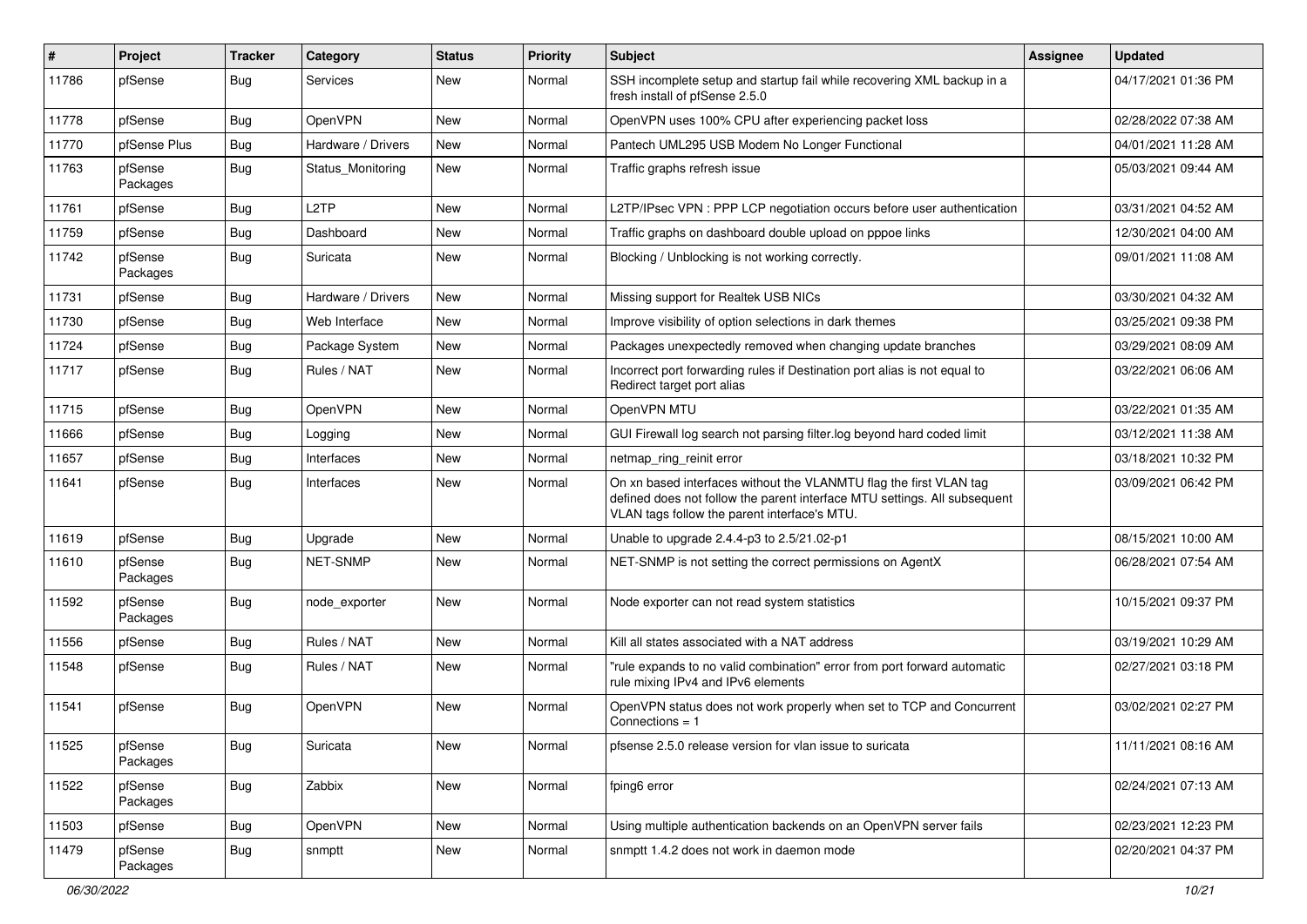| ∦     | Project             | <b>Tracker</b> | <b>Category</b>                     | <b>Status</b>                 | <b>Priority</b> | <b>Subject</b>                                                                                                         | <b>Assignee</b> | <b>Updated</b>      |
|-------|---------------------|----------------|-------------------------------------|-------------------------------|-----------------|------------------------------------------------------------------------------------------------------------------------|-----------------|---------------------|
| 11473 | pfSense             | <b>Bug</b>     | Web Interface                       | New                           | Normal          | System Activity shows invalid data on SG-3100                                                                          |                 | 02/19/2021 08:12 PM |
| 11434 | pfSense<br>Packages | <b>Bug</b>     | squidguard                          | Feedback                      | Normal          | SquidGuard over 1.16.18 11                                                                                             |                 | 04/21/2022 12:40 PM |
| 11430 | pfSense             | Bug            | Interfaces                          | <b>New</b>                    | Normal          | PHP console spam after Assigning Interfaces                                                                            |                 | 10/09/2021 10:37 AM |
| 11429 | pfSense             | Bug            | Web Interface                       | <b>New</b>                    | Normal          | System Log / Settings form activates "Reset Log Files" button on enter                                                 |                 | 10/28/2021 01:35 PM |
| 11414 | pfSense<br>Packages | Bug            | pfBlockerNG                         | New                           | Normal          | Enabling feed "Public_DNS4_all" breaks some Google services                                                            |                 | 02/13/2021 02:46 AM |
| 11412 | pfSense             | Bug            | Interfaces                          | New                           | Normal          | LLDPD Package Doesn't Work with Switchports                                                                            |                 | 02/12/2021 08:12 PM |
| 11398 | pfSense<br>Packages | Bug            | pfBlockerNG                         | <b>New</b>                    | Normal          | pfBlocker upgrade hangs forever                                                                                        |                 | 04/21/2022 12:39 PM |
| 11377 | pfSense<br>Packages | Bug            | <b>FRR</b>                          | <b>Pull Request</b><br>Review | Normal          | FRR deinstall                                                                                                          |                 | 03/10/2021 08:21 AM |
| 11375 | pfSense<br>Packages | Bug            | apcupsd                             | <b>New</b>                    | Normal          | UPS Type <blank> for USB APC</blank>                                                                                   |                 | 02/26/2021 11:10 AM |
| 11363 | pfSense             | Bug            | Installer                           | New                           | Normal          | Clean Install 2.5.0 fails due to hardware incompability                                                                |                 | 02/04/2021 11:06 AM |
| 11335 | pfSense             | Bug            | Interfaces                          | <b>New</b>                    | Normal          | Spoofing the MAC on a LAGG interface does not work for some NIC<br>types.                                              |                 | 01/29/2021 09:10 AM |
| 11268 | pfSense             | Bug            | Web Interface                       | <b>New</b>                    | Normal          | Cookie named 'id' prevents Edit form fields being set properly                                                         |                 | 09/03/2021 06:16 AM |
| 11261 | pfSense<br>Packages | Bug            | pfBlockerNG                         | New                           | Normal          | pfBlockerNG ASN numbers in IPv4 (/IPv6) Custom_List generate error(s)<br>"Invalid numeric literal at line 1, column 7" |                 | 01/28/2021 08:34 AM |
| 11235 | pfSense<br>Packages | Bug            | Filer                               | <b>New</b>                    | Normal          | Filer run script when "state" unchanged                                                                                |                 | 01/08/2021 07:24 AM |
| 11232 | pfSense             | Bug            | <b>Operating System</b>             | <b>New</b>                    | Normal          | Fix pfSense_fsync                                                                                                      |                 | 01/08/2021 08:53 AM |
| 11203 | pfSense             | Bug            | Certificates                        | <b>New</b>                    | Normal          | certificate manager very slow                                                                                          |                 | 12/31/2020 11:57 AM |
| 11192 | pfSense             | Bug            | <b>Traffic Shaper</b><br>(Limiters) | Feedback                      | Normal          | Using Limiters causes out of order packets within one TCP or UDP flow                                                  |                 | 01/06/2021 12:09 AM |
| 11185 | pfSense<br>Packages | Bug            | ntop                                | Feedback                      | Normal          | Redis service stopping before NtopNg                                                                                   |                 | 04/21/2022 12:40 PM |
| 11184 | pfSense             | Bug            | FreeBSD                             | New                           | Normal          | PF: State policy cannot be configurable                                                                                |                 | 02/09/2021 02:43 AM |
| 11182 | pfSense<br>Packages | Bug            | <b>NRPE</b>                         | New                           | Normal          | NRPE in HA syncs the bind IP                                                                                           |                 | 12/01/2021 02:15 AM |
| 11177 | pfSense             | Bug            | Dynamic DNS                         | New                           | Normal          | DDNSv6 not using Check IP Services                                                                                     |                 | 12/21/2020 05:02 AM |
| 11174 | pfSense             | <b>Bug</b>     | <b>Traffic Shaper</b><br>(ALTQ)     | Feedback                      | Normal          | Incorrect traffic shaping on pppoe interface                                                                           |                 | 12/21/2020 11:21 PM |
| 11149 | pfSense             | <b>Bug</b>     | <b>DHCP Relay</b>                   | New                           | Normal          | DHCP relay won't start with DHCP server behind gateway                                                                 |                 | 03/22/2021 05:13 AM |
| 11147 | pfSense             | <b>Bug</b>     | Dynamic DNS                         | New                           | Normal          | Domeneshop DynDNS IPv4 and IPv6                                                                                        |                 | 12/09/2020 11:47 PM |
| 11110 | pfSense             | <b>Bug</b>     | Backup / Restore                    | New                           | Normal          | Backup file should be checked before restoring a specific area                                                         |                 | 12/05/2020 02:50 PM |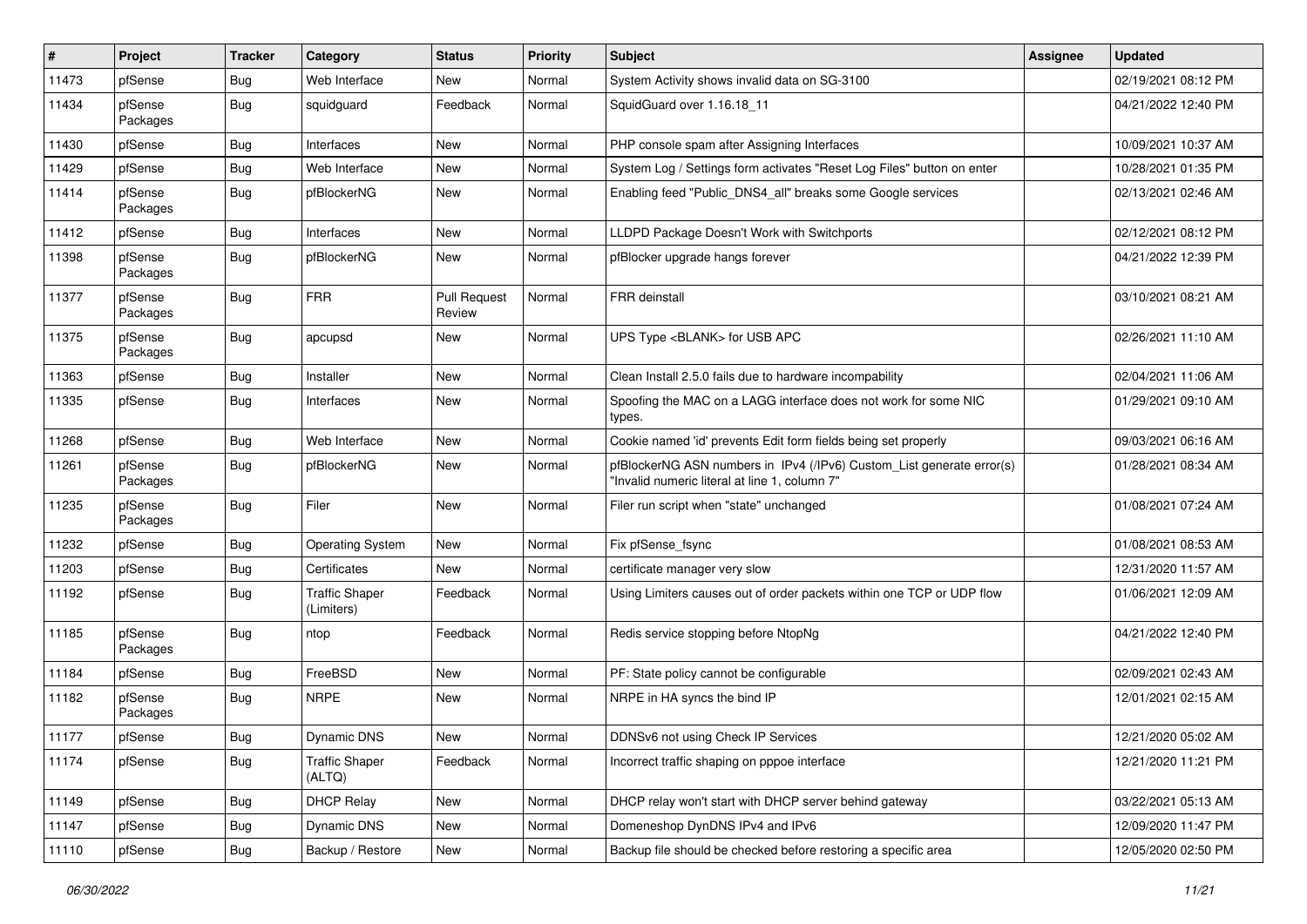| $\pmb{\#}$ | Project             | <b>Tracker</b> | Category                 | <b>Status</b> | <b>Priority</b> | <b>Subject</b>                                                                                                                   | <b>Assignee</b> | <b>Updated</b>      |
|------------|---------------------|----------------|--------------------------|---------------|-----------------|----------------------------------------------------------------------------------------------------------------------------------|-----------------|---------------------|
| 11040      | pfSense<br>Packages | Bug            | pfBlockerNG              | New           | Normal          | pfb filter core faults when clearing firewall log                                                                                |                 | 11/07/2020 01:44 PM |
| 11036      | pfSense<br>Packages | Bug            | haproxy                  | New           | Normal          | <b>HAproxy ACL</b>                                                                                                               |                 | 02/11/2022 11:27 AM |
| 10990      | pfSense<br>Packages | <b>Bug</b>     | NET-SNMP                 | Feedback      | Normal          | net-snmp IPv6 listen address needs to be wrapped in square brackets                                                              |                 | 03/19/2021 05:09 AM |
| 10980      | pfSense             | Bug            | Operating System         | New           | Normal          | rc.local is executed at login by rc.initial, and not at boot time.                                                               |                 | 10/19/2020 09:39 AM |
| 10936      | pfSense<br>Packages | Bug            | haproxy                  | Feedback      | Normal          | both haproxy/haproxy-devel non-existent option lb-agent-chk                                                                      |                 | 04/21/2022 12:40 PM |
| 10935      | pfSense<br>Packages | Bug            | <b>FRR</b>               | New           | Normal          | FRR 0.6.7-6 - BGPD service recycled IPv6 without Route Map                                                                       |                 | 12/30/2020 05:00 PM |
| 10900      | pfSense<br>Packages | Bug            | Backup                   | Feedback      | Normal          | /packages/backup/backup.php?a=download&t=backup HTTP 504, or<br>Sends PHP Error Message as ASCII/Text file Named pfsense.bak.tgz |                 | 04/05/2022 01:51 AM |
| 10845      | pfSense<br>Packages | Bug            | apcupsd                  | New           | Normal          | apcupsd doesn't stop when not enabled                                                                                            |                 | 08/24/2020 10:16 AM |
| 10833      | pfSense             | Bug            | Configuration<br>Backend | New           | Normal          | unbound exits on configuration error when link status flaps on LAN<br>interface                                                  |                 | 08/13/2020 11:53 PM |
| 10822      | pfSense             | Bug            | DHCP (IPv6)              | New           | Normal          | Deprecated IPv6 prefix won't be announced as deprecated to clients                                                               |                 | 08/10/2020 09:23 AM |
| 10791      | pfSense<br>Packages | <b>Bug</b>     | PIMD                     | New           | Normal          | Valid (vlan)interfaces do not get vif reporting "Invalid phyint address"                                                         |                 | 10/06/2020 09:20 AM |
| 10783      | pfSense<br>Packages | <b>Bug</b>     | ntop                     | New           | Normal          | NtopNG is very unstable on arm64                                                                                                 |                 | 07/22/2020 09:07 AM |
| 10765      | pfSense             | Bug            | Authentication           | New           | Normal          | Ampersands in Idap_extended_query are escaped twice                                                                              |                 | 09/02/2020 07:55 AM |
| 10729      | pfSense             | Bug            | Package System           | New           | Normal          | Certificate verification failed for pkg.freebsd.org                                                                              |                 | 07/05/2020 01:12 AM |
| 10726      | pfSense             | Bug            | Rules / NAT              | New           | Normal          | Sticky-connections option is bugged - sticky-address cannot be redefined                                                         |                 | 11/12/2020 10:12 AM |
| 10715      | pfSense             | Bug            | <b>DHCP Relay</b>        | New           | Normal          | DHCPv6 relay always uses the "first" IPv6 address of an interface                                                                |                 | 06/29/2020 05:01 AM |
| 10714      | pfSense             | Bug            | DHCP (IPv6)              | New           | Normal          | radvd only gives out the prefix of the "first" IPv6 address of an interface                                                      |                 | 10/06/2020 01:03 PM |
| 10712      | pfSense             | Bug            | Rules / NAT              | New           | Normal          | "default allow LAN IPv6 to any" rule does not work right after boot when<br>using IPv6 PD                                        |                 | 06/30/2020 12:17 AM |
| 10695      | pfSense<br>Packages | Bug            | FreeRADIUS               | New           | Normal          | FreeRadius Accounting skipping MBs after reboot due to power down                                                                |                 | 06/24/2020 04:49 AM |
| 10693      | pfSense<br>Packages | <b>Bug</b>     | <b>BIND</b>              | New           | Normal          | pfSense Bind Zone Editor UI does not update zone serial number when a<br>change is made                                          |                 | 09/01/2021 12:51 AM |
| 10692      | pfSense<br>Packages | <b>Bug</b>     | PIMD                     | Feedback      | Normal          | PIMD starts twice at boot                                                                                                        |                 | 04/21/2022 12:40 PM |
| 10671      | pfSense             | <b>Bug</b>     | <b>Operating System</b>  | New           | Normal          | pfsense 2.4.5_1 does not boot on Gen2 2012R2 HyperV VM                                                                           |                 | 05/09/2021 06:39 AM |
| 10624      | pfSense             | <b>Bug</b>     | <b>DNS Resolver</b>      | New           | Normal          | Unbound configuration memory leak with python module + register DHCP<br>leases active                                            |                 | 02/26/2021 10:27 AM |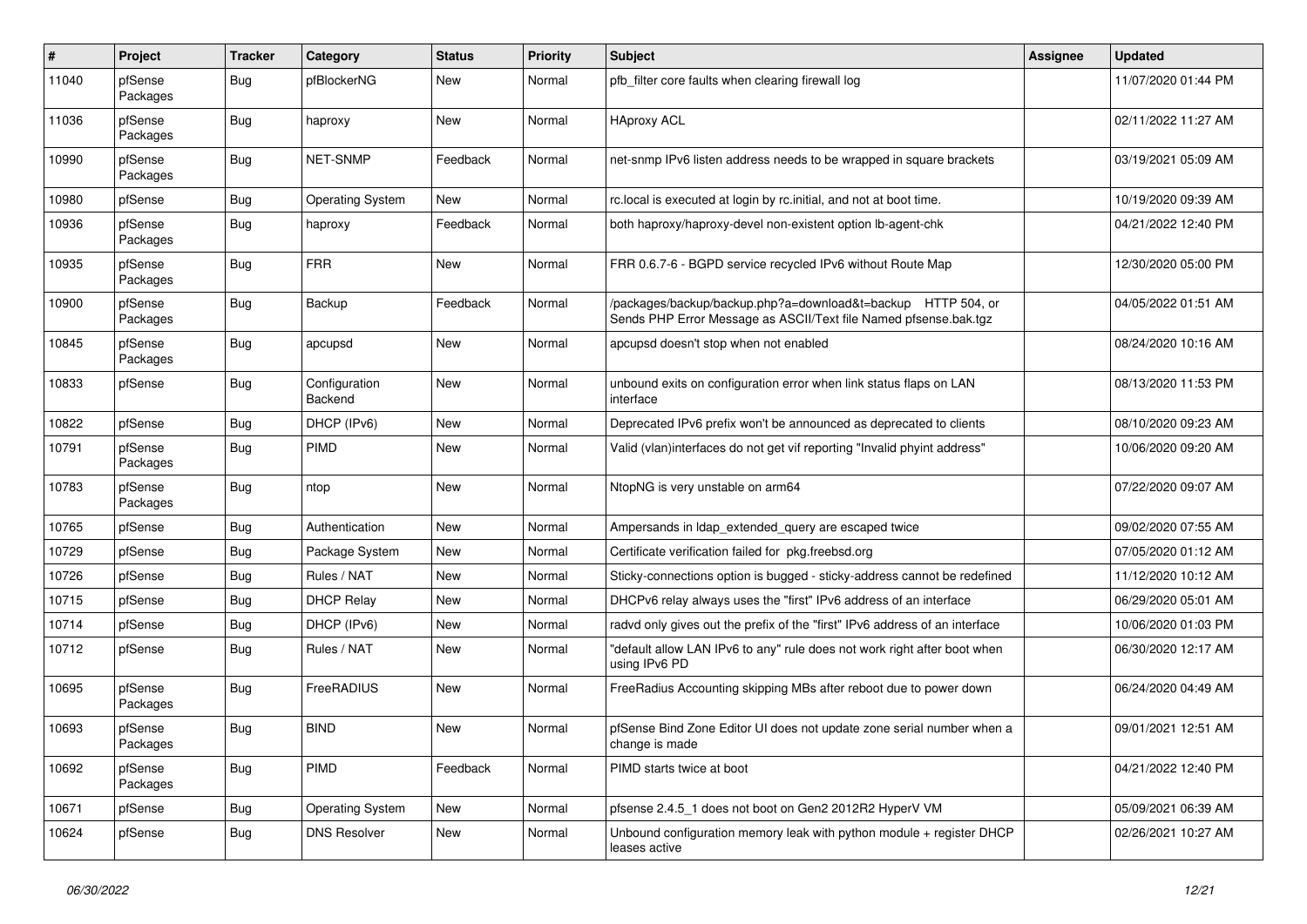| #     | Project             | <b>Tracker</b> | Category                     | <b>Status</b> | <b>Priority</b> | <b>Subject</b>                                                                                                                                              | Assignee | <b>Updated</b>      |
|-------|---------------------|----------------|------------------------------|---------------|-----------------|-------------------------------------------------------------------------------------------------------------------------------------------------------------|----------|---------------------|
| 10608 | pfSense<br>Packages | Bug            | Squid                        | Feedback      | Normal          | Update squid port to 4.11-p2                                                                                                                                |          | 03/02/2021 04:00 AM |
| 10606 | pfSense<br>Packages | Bug            | Snort                        | <b>New</b>    | Normal          | Snort Inline stopped working after upgrade to FreeBSD 12.1 (network<br>traffic blocked after heavy load randomly)                                           |          | 05/28/2020 10:06 AM |
| 10601 | pfSense<br>Packages | <b>Bug</b>     | Status_Monitoring            | <b>New</b>    | Normal          | Dashboard->Traffic Graphs Scale is capped for outbound                                                                                                      |          | 05/29/2020 10:13 AM |
| 10590 | pfSense<br>Packages | Bug            | pfBlockerNG                  | <b>New</b>    | Normal          | pfBlockerNG: Invalid argument supplied for foreach()                                                                                                        |          | 05/26/2020 08:22 AM |
| 10584 | pfSense             | Bug            | Hardware / Drivers           | <b>New</b>    | Normal          | SG-3100 with M.2: shutdown instead of reboot                                                                                                                |          | 07/21/2020 03:08 AM |
| 10577 | pfSense             | Bug            | Hardware / Drivers           | Feedback      | Normal          | intel x553 (c3000 chipset) loading x520 driver                                                                                                              |          | 05/28/2020 03:59 AM |
| 10544 | pfSense             | Bug            | User Manager /<br>Privileges | New           | Normal          | It's not possible to add a user to group operator using the gui                                                                                             |          | 04/21/2022 12:39 PM |
| 10530 | pfSense             | <b>Bug</b>     | Upgrade                      | <b>New</b>    | Normal          | Convert config version to be based on product version                                                                                                       |          | 04/21/2022 12:39 PM |
| 10526 | pfSense<br>Packages | Bug            | pfBlockerNG                  | New           | Normal          | Package pfBlockerNG Crashes on Alert view                                                                                                                   |          | 05/04/2020 08:59 AM |
| 10516 | pfSense<br>Packages | Bug            | <b>FRR</b>                   | <b>New</b>    | Normal          | <b>FRR Access list</b>                                                                                                                                      |          | 12/06/2020 11:02 PM |
| 10513 | pfSense             | <b>Bug</b>     | Rules / NAT                  | <b>New</b>    | Normal          | State issues with policy routing and HA failover                                                                                                            |          | 04/21/2022 12:39 PM |
| 10503 | pfSense<br>Packages | Bug            | <b>FRR</b>                   | New           | Normal          | Flapping any GW in multi-WAN influences restating all IPsec tunnels in<br>FRR which leads to dropping all IPsec VTI static routes and related BGP<br>issues |          | 05/08/2020 07:51 PM |
| 10502 | pfSense<br>Packages | <b>Bug</b>     | lldpd                        | In Progress   | Normal          | LLDP spamming errors on Netgate XG-7100                                                                                                                     |          | 04/21/2022 12:39 PM |
| 10493 | pfSense             | <b>Bug</b>     | <b>IPsec</b>                 | <b>New</b>    | Normal          | filter_get_vpns_list() issues                                                                                                                               |          | 05/06/2020 01:07 AM |
| 10487 | pfSense<br>Packages | <b>Bug</b>     | Telegraf                     | New           | Normal          | Telegraf package not sending logs to influxdb server                                                                                                        |          | 05/03/2020 07:09 PM |
| 10445 | pfSense<br>Packages | Bug            | <b>BIND</b>                  | Feedback      | Normal          | BIND crashed when added RPZ. rpz is not a master or slave zone.                                                                                             |          | 04/21/2022 12:40 PM |
| 10436 | pfSense<br>Packages | Bug            | softflowd                    | <b>New</b>    | Normal          | softflowd no longer sends flow data after upgrade $(v0.9.9 - 1 - v1.0.0)$                                                                                   |          | 06/07/2022 12:25 AM |
| 10426 | pfSense<br>Packages | Bug            | Filer                        | Feedback      | Normal          | Filer must validate that File name is uniq                                                                                                                  |          | 04/20/2022 11:02 AM |
| 10393 | pfSense<br>Packages | Bug            | syslog-ng                    | Feedback      | Normal          | Syslog-ng TLS support is broken                                                                                                                             |          | 04/21/2022 12:40 PM |
| 10370 | pfSense<br>Packages | Bug            | ntop                         | New           | Normal          | ntopng Timeseries not send to InfluxDB                                                                                                                      |          | 03/30/2020 09:42 AM |
| 10342 | pfSense             | Bug            | <b>DNS Resolver</b>          | <b>New</b>    | Normal          | Unbound domain overrides stop resolving periodically. They only resume<br>after the service has been restarted.                                             |          | 03/13/2020 10:35 AM |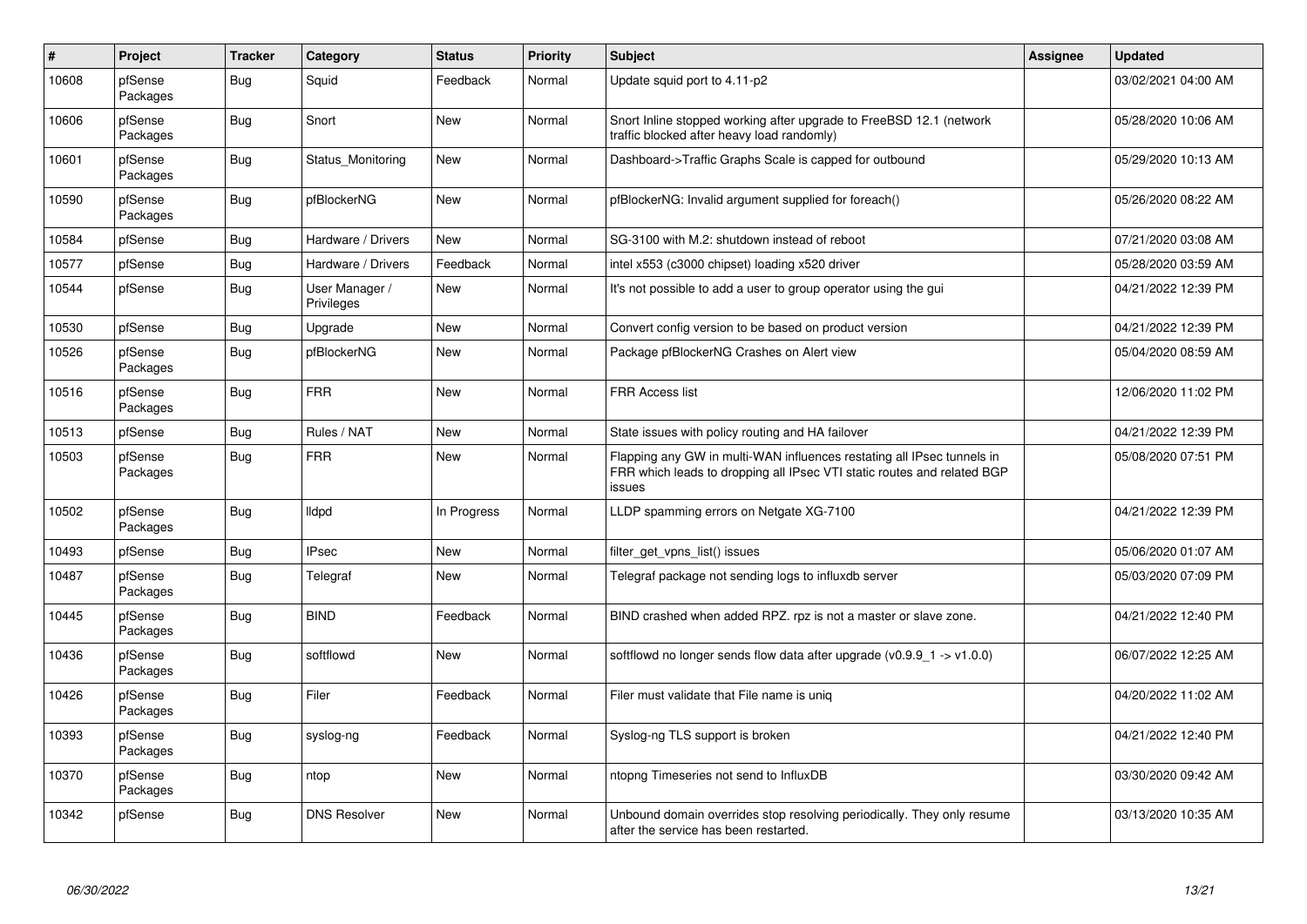| $\pmb{\#}$ | Project             | <b>Tracker</b> | Category              | <b>Status</b> | <b>Priority</b> | <b>Subject</b>                                                                                                    | Assignee | <b>Updated</b>      |
|------------|---------------------|----------------|-----------------------|---------------|-----------------|-------------------------------------------------------------------------------------------------------------------|----------|---------------------|
| 10330      | pfSense<br>Packages | Bug            | <b>BIND</b>           | Feedback      | Normal          | BIND zone configuration displays wrong DS resource record with inline<br>DNSSEC signing enabled                   |          | 04/21/2022 12:40 PM |
| 10325      | pfSense             | Bug            | Notifications         | <b>New</b>    | Normal          | System/Advanced/Notifications/E-Mail - SMTP Notification E-Mail auth<br>password Unexpected Bahaviour             |          | 10/30/2020 08:17 AM |
| 10311      | pfSense             | Bug            | OpenVPN               | New           | Normal          | Too low net.link.ifqmaxlen causes packet drop under load when using<br>OpenVPN inside bridge interface under load |          | 08/10/2021 03:10 AM |
| 10310      | pfSense             | Bug            | Upgrade               | New           | Normal          | Systems with low RAM and several packages may temporarily fail to load<br>large tables after an upgrade           |          | 03/03/2020 07:55 AM |
| 10292      | pfSense<br>Packages | Bug            | Suricata              | New           | Normal          | Suricata not respecting SID Mgmt list                                                                             |          | 02/27/2020 01:02 PM |
| 10279      | pfSense<br>Packages | <b>Bug</b>     | open-vm-tools         | New           | Normal          | pfSense's OpenVM Tools on ESXi 6.7 no longer provides guest vm<br>functionality                                   |          | 03/01/2020 06:07 PM |
| 10278      | pfSense<br>Packages | Bug            | pfBlockerNG           | New           | Normal          | pfBlockerNG: Formatting issue on DNSBL stats page                                                                 |          | 02/24/2020 01:36 PM |
| 10277      | pfSense             | Bug            | Web Interface         | New           | Normal          | Sorting the log entries does not use year value                                                                   |          | 02/24/2020 07:46 AM |
| 10271      | pfSense             | Bug            | Web Interface         | New           | Normal          | Large number of VLAN/LANs make "Interfaces" menu hard to access                                                   |          | 02/20/2020 04:46 AM |
| 10253      | pfSense<br>Packages | Bug            | pfBlockerNG           | New           | Normal          | pfblockerng-devel uses user interface for VIP causing issues with other<br>services                               |          | 02/11/2020 09:17 AM |
| 10188      | pfSense<br>Packages | <b>Bug</b>     | pfBlockerNG           | New           | Normal          | Reputation tab is not working                                                                                     |          | 01/24/2020 10:06 AM |
| 10164      | pfSense<br>Packages | <b>Bug</b>     | pfBlockerNG           | New           | Normal          | pfBlockerNG dashboard widget position is not maintained when updating                                             |          | 01/06/2020 10:06 AM |
| 10150      | pfSense             | Bug            | <b>IGMP Proxy</b>     | New           | Normal          | IGMP Proxy does not scale to hundreds of streams                                                                  |          | 01/03/2020 02:56 AM |
| 10143      | pfSense             | Bug            | <b>DNS Resolver</b>   | New           | Normal          | System hostname DNS entry is assigned to the wrong IP on multi-wan<br>setups                                      |          | 12/31/2019 02:33 PM |
| 10000      | pfSense             | <b>Bug</b>     | Dynamic DNS           | New           | Normal          | Azure Dynamic DNS A and AAAA Records for Apex Zone                                                                |          | 03/31/2020 09:03 AM |
| 9999       | pfSense<br>Packages | <b>Bug</b>     | pfBlockerNG           | New           | Normal          | unbound fatal error if System Domain in DNSBL and System Domain<br>Local Zone Type is Redirect                    |          | 12/25/2019 08:10 AM |
| 9934       | pfSense<br>Packages | <b>Bug</b>     | Suricata              | New           | Normal          | suricata update kills WAN interface                                                                               |          | 02/20/2020 09:17 AM |
| 9895       | pfSense<br>Packages | Bug            | Snort                 | New           | Normal          | snort reinstallation failed                                                                                       |          | 06/23/2021 08:01 AM |
| 9805       | pfSense             | Bug            | Dynamic DNS           | New           | Normal          | dynDNS cloudflare multiple entries                                                                                |          | 10/02/2019 04:51 PM |
| 9737       | pfSense             | <b>Bug</b>     | <b>Traffic Graphs</b> | New           | Normal          | traffic-graphs.js shows incorrect units inside the chart                                                          |          | 09/09/2019 06:35 AM |
| 9707       | pfSense<br>Packages | <b>Bug</b>     | pfBlockerNG           | New           | Normal          | Some networks already existing in deny Feeds are not stopped even if<br>existing in custom deny list              |          | 08/28/2019 10:03 AM |
| 9698       | pfSense             | <b>Bug</b>     | <b>RRD Graphs</b>     | New           | Normal          | Monitoring graphs do not retain state after auto-refresh                                                          |          | 08/26/2019 02:09 AM |
| 9690       | pfSense             | Bug            | Interfaces            | New           | Normal          | Ethernet flow control should be disabled by default                                                               |          | 08/19/2019 06:45 PM |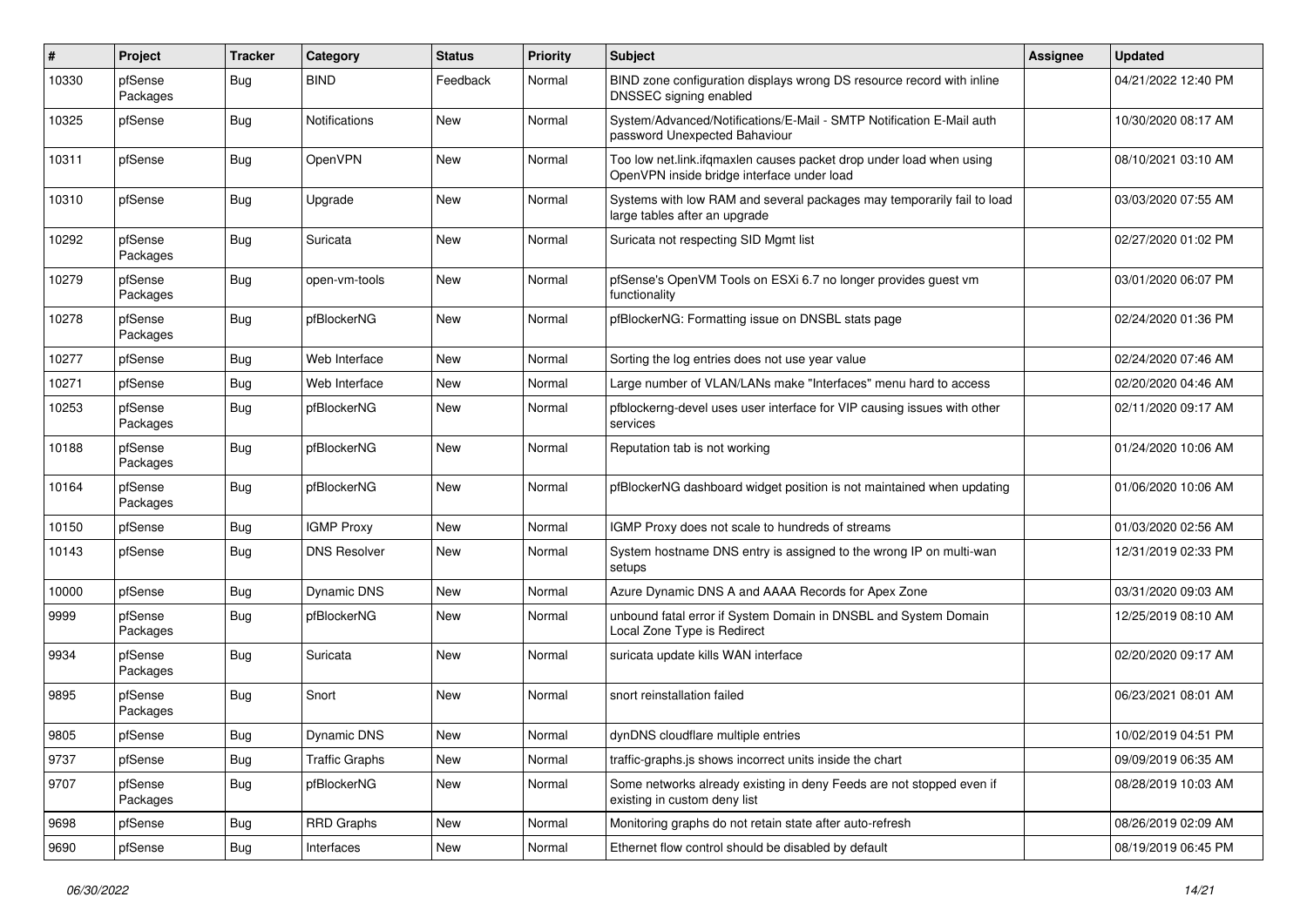| #    | Project             | <b>Tracker</b> | Category                     | <b>Status</b> | <b>Priority</b> | <b>Subject</b>                                                                                                       | <b>Assignee</b> | <b>Updated</b>      |
|------|---------------------|----------------|------------------------------|---------------|-----------------|----------------------------------------------------------------------------------------------------------------------|-----------------|---------------------|
| 9677 | pfSense             | <b>Bug</b>     | Dashboard                    | New           | Normal          | Dashboard hangs when widget needs data from a remote host which is<br>down                                           |                 | 08/13/2019 09:15 AM |
| 9676 | pfSense<br>Packages | Bug            | pfBlockerNG                  | New           | Normal          | AS lookup fails                                                                                                      |                 | 12/26/2019 12:17 AM |
| 9664 | pfSense             | Bug            | <b>Dynamic DNS</b>           | New           | Normal          | DynDNS and Dual-wan problem with CloudFlare (works with No-Ip)                                                       |                 | 08/03/2019 10:00 AM |
| 9662 | pfSense<br>Packages | Bug            | pfBlockerNG                  | New           | Normal          | PfblockerNG do not update after pfsense reboot and wait for next cron<br>task                                        |                 | 08/20/2019 09:00 AM |
| 9654 | pfSense             | Bug            | <b>DNS Resolver</b>          | New           | Normal          | After reboot, the DNS resolver must be restarted before it will advertise<br>the ipv6 DNS address of the router.     |                 | 11/20/2020 03:12 AM |
| 9650 | pfSense             | <b>Bug</b>     | Gateways                     | New           | Normal          | IPv6 connection drops (ir-)regular on Kabelvodafone (German cable<br>ISP)                                            |                 | 07/27/2019 07:14 AM |
| 9626 | pfSense             | Bug            | Web Interface                | New           | Normal          | When deny write permission is assigned to a user, there is no error<br>feedback if the user tries to write something |                 | 06/25/2022 05:41 PM |
| 9585 | pfSense             | <b>Bug</b>     | Interfaces                   | New           | Normal          | 6RD: Unable to reach hosts on within same 6rd-domain                                                                 |                 | 08/14/2019 02:39 PM |
| 9568 | pfSense<br>Packages | Bug            | Squid                        | New           | Normal          | UFSSwapDir::openLog: Failed to open swap log.                                                                        |                 | 05/29/2019 09:18 PM |
| 9566 | pfSense             | <b>Bug</b>     | <b>Traffic Graphs</b>        | New           | Normal          | Traffic graph displays traffic incorrectly                                                                           |                 | 11/18/2019 07:54 AM |
| 9504 | pfSense             | Bug            | <b>Dynamic DNS</b>           | New           | Normal          | Multiple Dynamic DNS update notifications for the same interface, not<br>differentiated by the hostname              |                 | 05/07/2019 07:46 AM |
| 9500 | pfSense<br>Packages | Bug            | haproxy                      | New           | Normal          | HAproxy does not delete non-applicable action config                                                                 |                 | 01/18/2022 06:28 AM |
| 9497 | pfSense<br>Packages | Bug            | <b>AWS VPC</b>               | New           | Normal          | AWS VPN Wizard: WebGUI times out.                                                                                    |                 | 11/13/2019 10:07 AM |
| 9495 | pfSense<br>Packages | <b>Bug</b>     | AWS VPC                      | <b>New</b>    | Normal          | AWS VPC VPN wizard produces incorrect config (SHA256 should be<br>SHA <sub>1</sub> )                                 |                 | 08/19/2019 02:45 PM |
| 9485 | pfSense             | Bug            | User Manager /<br>Privileges | New           | Normal          | password match error on system_usermanager causes Group<br>membership to be reset.                                   |                 | 04/26/2019 08:52 AM |
| 9453 | pfSense             | <b>Bug</b>     | <b>LAGG Interfaces</b>       | New           | Normal          | VLAN Interfaces on LAGG get orphaned at boot                                                                         |                 | 08/21/2019 11:16 AM |
| 9384 | pfSense             | Bug            | Interfaces                   | Confirmed     | Normal          | devd putting "\$" before variable contents when using single quotes                                                  |                 | 04/21/2022 12:39 PM |
| 9348 | pfSense<br>Packages | Bug            | <b>ACME</b>                  | New           | Normal          | Results of Acme certificate issuance/renewal are not properly formatted                                              |                 | 02/22/2019 12:08 PM |
| 9344 | pfSense             | Bug            | Translations                 | New           | Normal          | OpenVPN click NCP Algorithms will always go to DH Parameters<br>website(in Chinese-Taiwan)                           |                 | 10/21/2021 03:48 AM |
| 9343 | pfSense             | <b>Bug</b>     | DHCP (IPv4)                  | New           | Normal          | diag_arp.php times out with large DHCPD leases table                                                                 |                 | 08/14/2019 01:19 PM |
| 9338 | pfSense             | <b>Bug</b>     | <b>IGMP Proxy</b>            | New           | Normal          | igmpproxy ignoring downstream vlan interface                                                                         |                 | 02/22/2019 03:48 AM |
| 9337 | pfSense<br>Packages | <b>Bug</b>     | Telegraf                     | New           | Normal          | Telegraf ping input fails                                                                                            |                 | 02/18/2019 10:40 AM |
| 9286 | pfSense<br>Packages | <b>Bug</b>     | squidguard                   | New           | Normal          | squidGuard - Unable to change IP for sgerror.php URL in configuration                                                |                 | 11/13/2019 10:07 AM |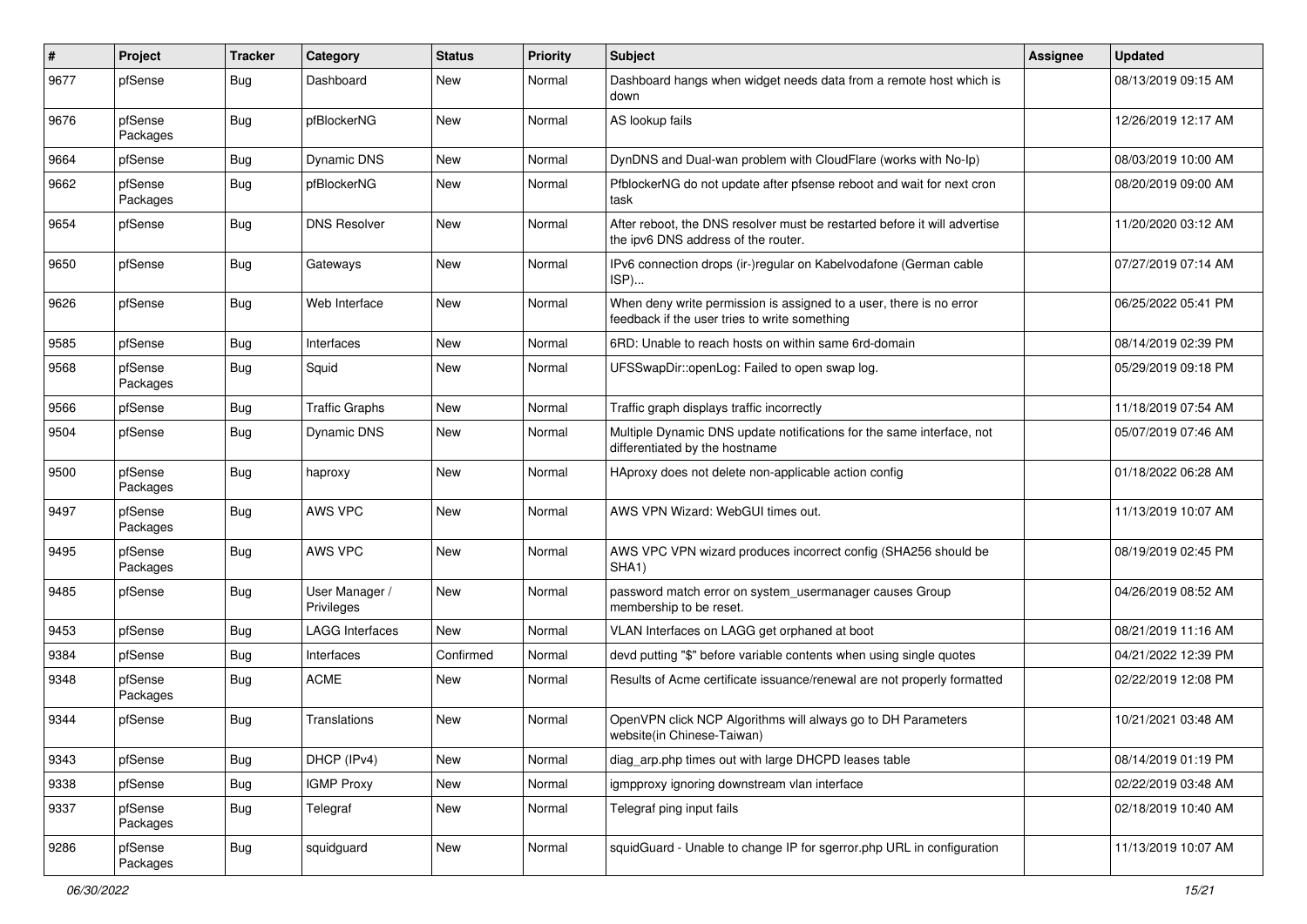| $\vert$ # | Project             | <b>Tracker</b> | Category                            | <b>Status</b> | <b>Priority</b> | <b>Subject</b>                                                                                        | Assignee | Updated             |
|-----------|---------------------|----------------|-------------------------------------|---------------|-----------------|-------------------------------------------------------------------------------------------------------|----------|---------------------|
| 9261      | pfSense<br>Packages | <b>Bug</b>     | haproxy                             | <b>New</b>    | Normal          | haproxy GUI failure                                                                                   |          | 01/08/2019 12:41 PM |
| 9241      | pfSense             | <b>Bug</b>     | Interfaces                          | <b>New</b>    | Normal          | Ethernet link cycles up/down if "auto-negotiate" is explicitly selected in<br>interface configuration |          | 12/31/2018 08:36 PM |
| 9229      | pfSense<br>Packages | <b>Bug</b>     | <b>Tinc</b>                         | <b>New</b>    | Normal          | Tinc package: no way of specifying multiple critical configuration<br>parameters from web interface   |          | 08/13/2019 09:25 AM |
| 9192      | pfSense             | Bug            | PPP Interfaces                      | <b>New</b>    | Normal          | PPPoE daemon selects wrong interface                                                                  |          | 08/20/2019 10:05 AM |
| 9179      | pfSense             | <b>Bug</b>     | <b>NAT Reflection</b>               | New           | Normal          | NAT reflection fix implemented for #8604 is causing WebUI and XMLRPC<br>to fail on slave              |          | 03/27/2020 08:01 PM |
| 9167      | pfSense             | <b>Bug</b>     | Rules / NAT                         | <b>New</b>    | Normal          | Some Important ICMPv6 Traffic Not Allowed by Default Rules                                            |          | 08/14/2019 01:00 PM |
| 9143      | pfSense<br>Packages | <b>Bug</b>     | ntop                                | <b>New</b>    | Normal          | ntopng not displaying values in historical correctly                                                  |          | 11/22/2018 07:24 AM |
| 9139      | pfSense<br>Packages | <b>Bug</b>     | Telegraf                            | <b>New</b>    | Normal          | telegraf: add ping for default gateway(s)                                                             |          | 05/21/2020 04:23 PM |
| 9138      | pfSense<br>Packages | Bug            | Telegraf                            | <b>New</b>    | Normal          | telegraf: add section for custom config lines                                                         |          | 02/18/2019 03:36 PM |
| 9101      | pfSense             | Bug            | <b>Traffic Graphs</b>               | <b>New</b>    | Normal          | Traffic Graphs/Dashboard Slows Downloads Being Performed by the<br>Same Firefox Browser               |          | 08/21/2019 09:18 AM |
| 9094      | pfSense             | Bug            | Hardware / Drivers                  | Assigned      | Normal          | MBT console settings are not forced to video console                                                  |          | 11/07/2018 10:23 AM |
| 9087      | pfSense             | Bug            | <b>Traffic Graphs</b>               | <b>New</b>    | Normal          | Traffic Graph Widget Legend Not Updating                                                              |          | 08/14/2019 12:38 PM |
| 9079      | pfSense<br>Packages | Bug            | ntop                                | <b>New</b>    | Normal          | High CPU usage of ntopng even during IDLE and no network traffic                                      |          | 12/16/2018 02:40 PM |
| 9037      | pfSense             | Bug            | <b>DNS Resolver</b>                 | <b>New</b>    | Normal          | Unbound not logging to syslog after reboot                                                            |          | 10/12/2018 05:09 AM |
| 9035      | pfSense             | <b>Bug</b>     | Rules / NAT                         | <b>New</b>    | Normal          | Inactive Interfaces are Hidden in Firewall Rules                                                      |          | 08/14/2019 12:39 PM |
| 9025      | pfSense<br>Packages | Bug            | squidguard                          | <b>New</b>    | Normal          | SquidGard + Target categories                                                                         |          | 10/08/2018 01:00 AM |
| 9024      | pfSense             | <b>Bug</b>     | <b>Traffic Shaper</b><br>(Limiters) | Feedback      | Normal          | Ping packet loss under load when using limiters                                                       |          | 05/12/2022 11:55 AM |
| 8963      | pfSense             | <b>Bug</b>     | <b>Traffic Shaper</b><br>(Limiters) | <b>New</b>    | Normal          | 2.4.4 Limiters don't work after CARP fail-over                                                        |          | 12/10/2018 06:40 AM |
| 8909      | pfSense<br>Packages | <b>Bug</b>     | Tinc                                | New           | Normal          | tinc package makes /rc.newwanip looping forever                                                       |          | 08/13/2019 09:25 AM |
| 8902      | pfSense<br>Packages | <b>Bug</b>     | haproxy                             | <b>New</b>    | Normal          | HAproxy package not use custom DNS for lookup on apply new config                                     |          | 09/16/2018 08:16 AM |
| 8882      | pfSense             | <b>Bug</b>     | Interfaces                          | Incomplete    | Normal          | Interface assignments lost on reboot                                                                  |          | 02/17/2022 02:24 PM |
| 8804      | pfSense             | <b>Bug</b>     | <b>PPP</b> Interfaces               | New           | Normal          | Netgate SG-1000 PPPoE Keepalives not prioritized, internet drops                                      |          | 08/20/2019 10:06 AM |
| 8770      | pfSense             | Bug            | Interfaces                          | New           | Normal          | QinQ interfaces always show as active                                                                 |          | 02/01/2020 09:47 AM |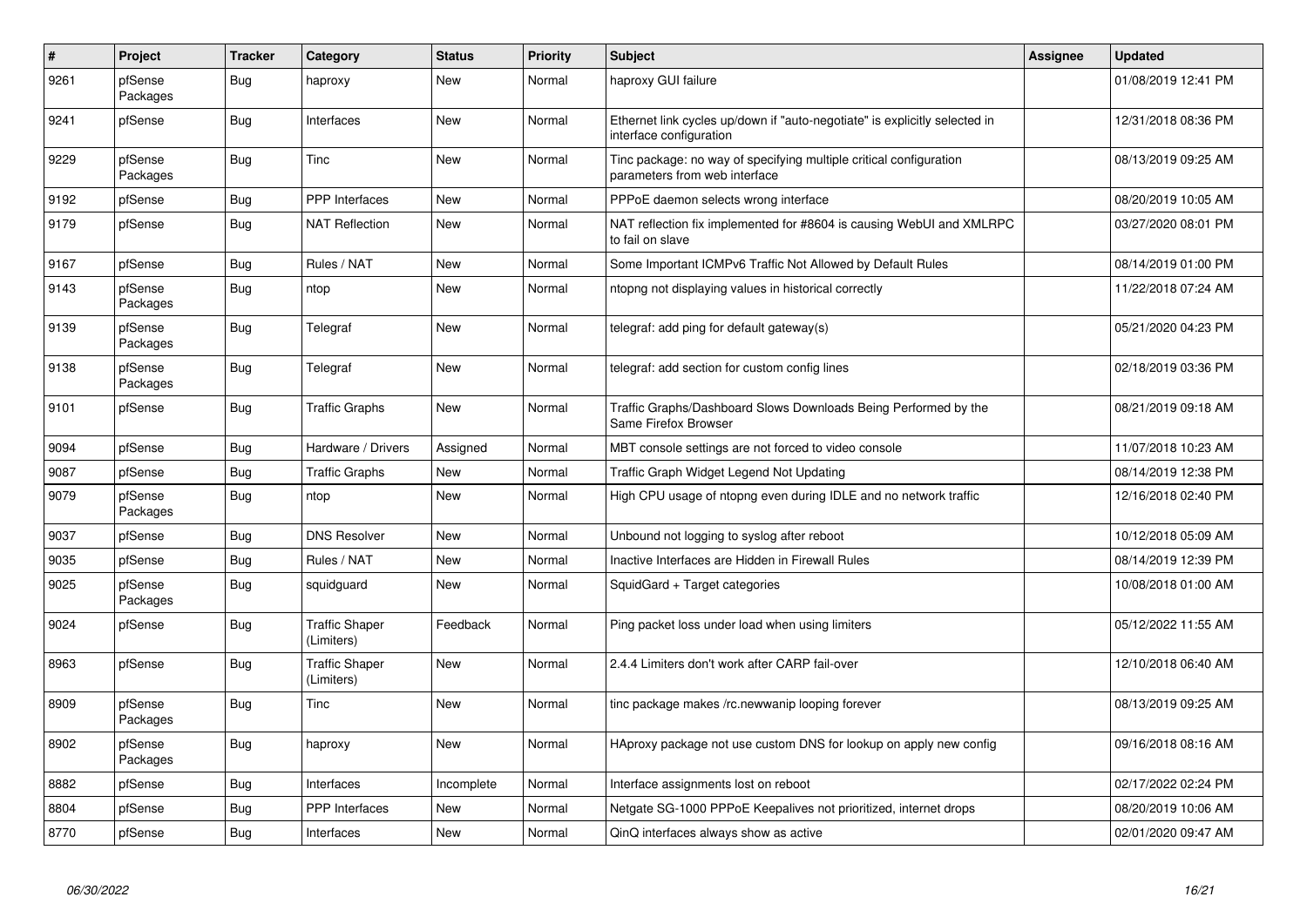| $\vert$ # | Project             | <b>Tracker</b> | Category                        | <b>Status</b> | <b>Priority</b> | <b>Subject</b>                                                                                                                          | <b>Assignee</b> | <b>Updated</b>      |
|-----------|---------------------|----------------|---------------------------------|---------------|-----------------|-----------------------------------------------------------------------------------------------------------------------------------------|-----------------|---------------------|
| 8752      | pfSense<br>Packages | Bug            | squidguard                      | New           | Normal          | For SquidGuard in "Common ACL" menu "Target Rules List" "access"<br>option always stays with default value '---' for my Target category |                 | 08/06/2018 05:53 AM |
| 8711      | pfSense             | <b>Bug</b>     | <b>IGMP Proxy</b>               | New           | Normal          | igmpproxy with PPPoE Interfaces                                                                                                         |                 | 07/28/2018 09:21 AM |
| 8705      | pfSense<br>Packages | <b>Bug</b>     | syslog-ng                       | New           | Normal          | Syslog-NG error in latest snapshot                                                                                                      |                 | 07/27/2018 10:17 AM |
| 8686      | pfSense             | <b>Bug</b>     | <b>IPsec</b>                    | New           | Normal          | IPsec VTI: Assigned interface firewall rules are never parsed                                                                           |                 | 02/10/2021 12:15 PM |
| 8614      | pfSense             | Bug            | DHCP (IPv4)                     | New           | Normal          | Cannot remove Additional BOOTP/DHCP Options                                                                                             |                 | 08/21/2019 09:15 AM |
| 8589      | pfSense<br>Packages | <b>Bug</b>     | <b>FreeRADIUS</b>               | New           | Normal          | FreeRadius 0.15.5_2 ignoring tunnelled-reply=no                                                                                         |                 | 02/18/2019 03:40 PM |
| 8570      | pfSense             | <b>Bug</b>     | <b>XML Parser</b>               | New           | Normal          | Empty (dn)shaper config gets populated with newline                                                                                     |                 | 08/20/2019 02:45 PM |
| 8567      | pfSense             | <b>Bug</b>     | CARP                            | New           | Normal          | Using IPv6 VIP alias for services may affect CARP IPv6 VIP work                                                                         |                 | 06/12/2018 01:26 PM |
| 8566      | pfSense             | <b>Bug</b>     | CARP                            | New           | Normal          | Wrong IPv6 source in NS request in case using of IPv6 alias                                                                             |                 | 06/12/2018 01:26 PM |
| 8560      | pfSense<br>Packages | <b>Bug</b>     | ACME                            | New           | Normal          | ACME: can't update DNS records in DNSMadeEasy registar for several<br>domains with different API keys/ids                               |                 | 06/08/2018 01:28 PM |
| 8526      | pfSense             | Bug            | Interfaces                      | <b>New</b>    | Normal          | DHCP client ignores server replies when 802.1q tagging is used                                                                          |                 | 08/14/2019 10:52 AM |
| 8512      | pfSense             | <b>Bug</b>     | <b>PPP</b> Interfaces           | New           | Normal          | PPPoE reconnect fails after interface flap                                                                                              |                 | 08/20/2019 10:06 AM |
| 8435      | pfSense             | <b>Bug</b>     | Interfaces                      | New           | Normal          | DHCPv6 unusable in certain circumstances (US AT&T Fiber, etc.)                                                                          |                 | 08/14/2019 10:52 AM |
| 8432      | pfSense             | Bug            | <b>Dynamic DNS</b>              | New           | Normal          | Dynamic DNS Client gives an error that it can't find IPv6 address when<br>WAN interface is a LAGG                                       |                 | 09/17/2020 05:23 AM |
| 8419      | pfSense             | <b>Bug</b>     | Web Interface                   | New           | Normal          | webgui, when menubar is fixed to the top of the screen, the last items of<br>long menus cannot be seen/used.                            |                 | 07/19/2018 03:10 PM |
| 8406      | pfSense             | <b>Bug</b>     | Dynamic DNS                     | New           | Normal          | DDNS IPV6 Cloudflare Client does not detect PPOE address                                                                                |                 | 03/31/2018 11:56 AM |
| 8401      | pfSense             | Bug            | Installer                       | New           | Normal          | Issues related to keys representing alphabetic characters specific to<br>Scandinavian languages and to some other keys.                 |                 | 03/30/2018 11:06 AM |
| 8343      | pfSense             | <b>Bug</b>     | Gateways                        | New           | Normal          | Gateway Routes (Default Routes) not removed in Kernel when removed<br>from GUI                                                          |                 | 05/14/2020 01:22 AM |
| 8335      | pfSense             | <b>Bug</b>     | <b>LAGG Interfaces</b>          | <b>New</b>    | Normal          | System hang with LACP downlink to UniFi switch                                                                                          |                 | 08/21/2019 11:18 AM |
| 8325      | pfSense             | <b>Bug</b>     | UPnP/NAT-PMP                    | <b>New</b>    | Normal          | UPnP not available for pppoe-Clients                                                                                                    |                 | 11/15/2020 10:33 AM |
| 8313      | pfSense             | Bug            | Notifications                   | <b>New</b>    | Normal          | STARTTLS auto detection not working                                                                                                     |                 | 04/21/2022 12:39 PM |
| 8295      | pfSense<br>Packages | <b>Bug</b>     | syslog-ng                       | New           | Normal          | syslog-ng logrotates tls files                                                                                                          |                 | 02/14/2018 06:12 AM |
| 8285      | pfSense             | <b>Bug</b>     | Web Interface                   | <b>New</b>    | Normal          | Actions on stale data may result in catastrophic results                                                                                |                 | 01/16/2018 08:08 PM |
| 8264      | pfSense<br>Packages | <b>Bug</b>     | FreeRADIUS                      | <b>New</b>    | Normal          | Radiusd restart on WAN change results in freeradius not running (and<br>possible solution)                                              |                 | 04/21/2022 12:39 PM |
| 8263      | pfSense             | <b>Bug</b>     | <b>Traffic Shaper</b><br>(ALTQ) | <b>New</b>    | Normal          | Cannot create a nonlinear `Link Share` service curve because of: "the<br>sum of the child bandwidth higher than parent"                 |                 | 11/05/2020 07:31 AM |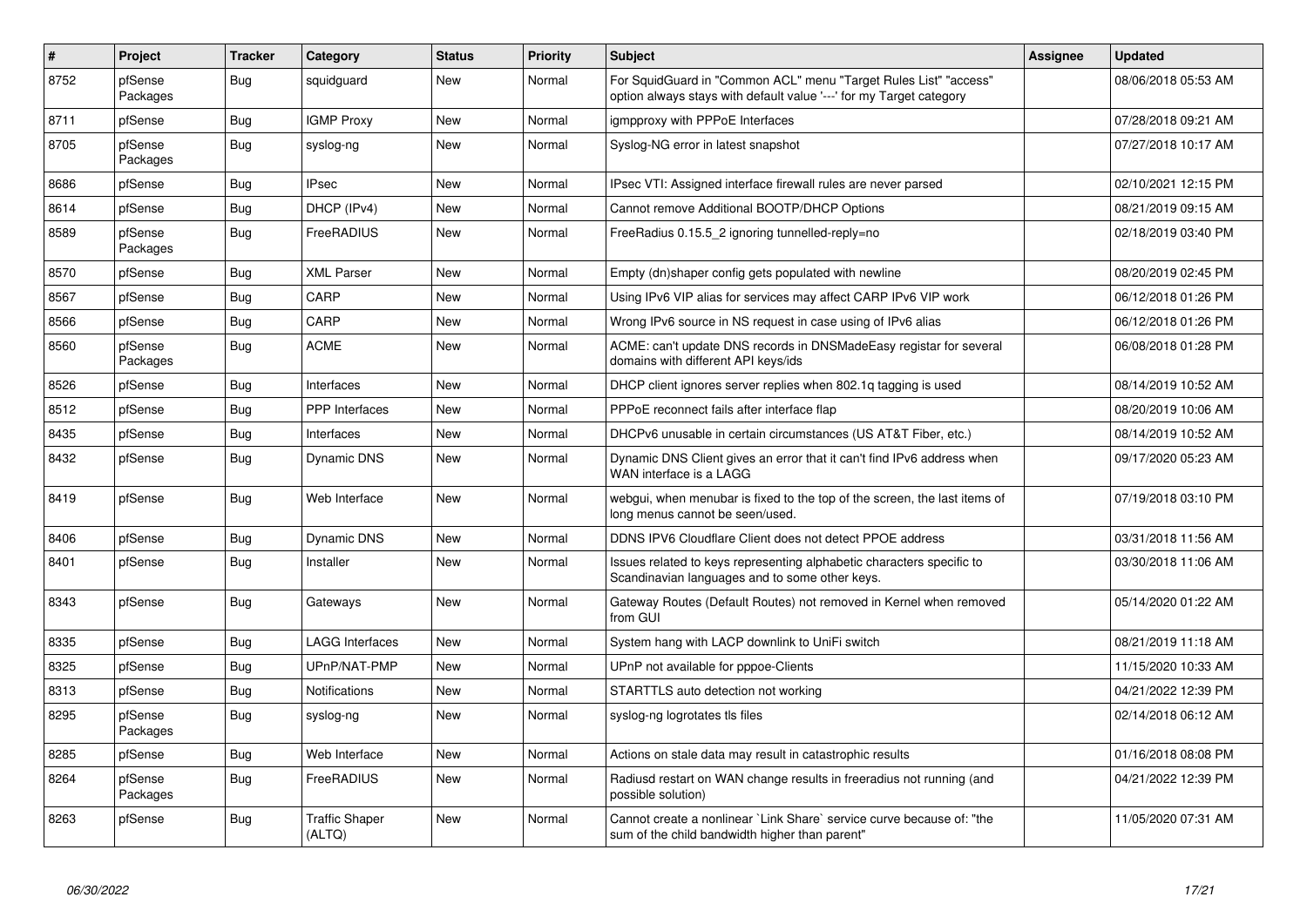| #    | <b>Project</b>      | <b>Tracker</b> | Category                        | <b>Status</b> | <b>Priority</b> | <b>Subject</b>                                                                                                                    | Assignee | <b>Updated</b>      |
|------|---------------------|----------------|---------------------------------|---------------|-----------------|-----------------------------------------------------------------------------------------------------------------------------------|----------|---------------------|
| 8251 | pfSense<br>Packages | <b>Bug</b>     | FreeRADIUS                      | Feedback      | Normal          | Captiveportal + FreeRadius "Last activity" resets to Session start                                                                |          | 08/13/2019 11:10 AM |
| 8229 | pfSense<br>Packages | <b>Bug</b>     | syslog-ng                       | New           | Normal          | syslog-ng stops parsing logs after logrotate run                                                                                  |          | 01/26/2018 12:00 PM |
| 8213 | pfSense<br>Packages | Bug            | haproxy                         | New           | Normal          | acl src file not populated from alias                                                                                             |          | 12/21/2017 02:02 PM |
| 8207 | pfSense             | Bug            | <b>Operating System</b>         | New           | Normal          | 2.4 cannot boot as a Xen VM with more than 7 NICs                                                                                 |          | 06/25/2022 05:42 PM |
| 8197 | pfSense<br>Packages | Bug            | <b>BIND</b>                     | New           | Normal          | BIND UI fails to properly update zone with inline DNSSEC signing enabled                                                          |          | 02/18/2019 05:23 PM |
| 8180 | pfSense<br>Packages | <b>Bug</b>     | syslog-ng                       | New           | Normal          | syslog-ng default log file                                                                                                        |          | 01/16/2018 12:53 PM |
| 8177 | pfSense             | Bug            | Package System                  | New           | Normal          | /xsl/package.xsl" is referenced in package XML files but not on the<br>firewall                                                   |          | 08/14/2019 09:56 AM |
| 8176 | pfSense             | <b>Bug</b>     | Package System                  | New           | Normal          | ./schema/packages.dtd -- referenced in *xml, but missing?                                                                         |          | 12/09/2017 06:52 PM |
| 8130 | pfSense             | <b>Bug</b>     | <b>Traffic Graphs</b>           | New           | Normal          | Status - Monitoring - Area chart displays traffic data differently than Line or<br>Bar charts                                     |          | 11/26/2017 01:40 PM |
| 8122 | pfSense             | <b>Bug</b>     | OpenVPN                         | New           | Normal          | openypn client is unable to use OTP (temporary) passwords                                                                         |          | 04/16/2018 09:28 AM |
| 8113 | pfSense             | Bug            | Interfaces                      | New           | Normal          | MTU setting on bridge, openvpn clients ignored                                                                                    |          | 12/31/2021 05:55 PM |
| 8095 | pfSense             | Bug            | Translations                    | New           | Normal          | Unescaped simple quotes break JavaScript features when the French<br>translation is enabled                                       |          | 08/21/2019 09:06 AM |
| 8087 | pfSense             | <b>Bug</b>     | Authentication                  | New           | Normal          | Provide Calling-Station-ID to RADIUS backed VPN connections                                                                       |          | 06/06/2020 05:36 AM |
| 8076 | pfSense             | <b>Bug</b>     | Backup / Restore                | New           | Normal          | User can easily apply an unusable interface configuration after restore                                                           |          | 08/14/2019 10:52 AM |
| 8073 | pfSense             | <b>Bug</b>     | <b>IPsec</b>                    | New           | Normal          | Traffic inexplicably not going through IPSEC despite (in theory) matching<br><b>SPs</b>                                           |          | 11/09/2017 02:51 AM |
| 8066 | pfSense             | <b>Bug</b>     | Routing                         | New           | Normal          | Static routes not applied when they go out a interface using carp                                                                 |          | 11/08/2017 02:04 AM |
| 8004 | pfSense             | <b>Bug</b>     | <b>NAT Reflection</b>           | New           | Normal          | Error notice for a deleted NAT that had a RULE or an existing NAT which<br>is claimed to have no NAT port                         |          | 10/24/2017 06:39 PM |
| 7986 | pfSense             | <b>Bug</b>     | Wireless                        | New           | Normal          | WLAN card no longer properly initialized under 2.4.0                                                                              |          | 06/19/2020 08:08 AM |
| 7977 | pfSense             | <b>Bug</b>     | Translations                    | New           | Normal          | English text shown in stead of translated text (Routing - Gateway groups -<br>edit)                                               |          | 08/21/2019 11:28 AM |
| 7964 | pfSense             | Bug            | Multi-WAN                       | New           | Normal          | Restart openvpn on gateway switching                                                                                              |          | 08/19/2019 12:35 PM |
| 7954 | pfSense<br>Packages | Bug            | Squid                           | Confirmed     | Normal          | Package upgrade/reinstall gets stuck on deinstall if the package-provided<br>service is not running                               |          | 10/18/2017 12:04 PM |
| 7943 | pfSense             | <b>Bug</b>     | Web Interface                   | New           | Normal          | CSS Overflow Fix for Drop Down Menus in webConfigurator                                                                           |          | 11/21/2020 02:54 PM |
| 7899 | pfSense             | Bug            | <b>Traffic Shaper</b><br>(ALTQ) | New           | Normal          | a floating 'match' rule on LAN does not put traffic from a broswer on a<br>clientpc into a shaper queue                           |          | 09/28/2017 09:16 AM |
| 7863 | pfSense             | <b>Bug</b>     | User Manager /<br>Privileges    | New           | Normal          | The "WebCfg - All pages" permission inclueds the "User - System: Shell<br>account access" even though that is not a WebCofg page. |          | 09/16/2017 05:13 AM |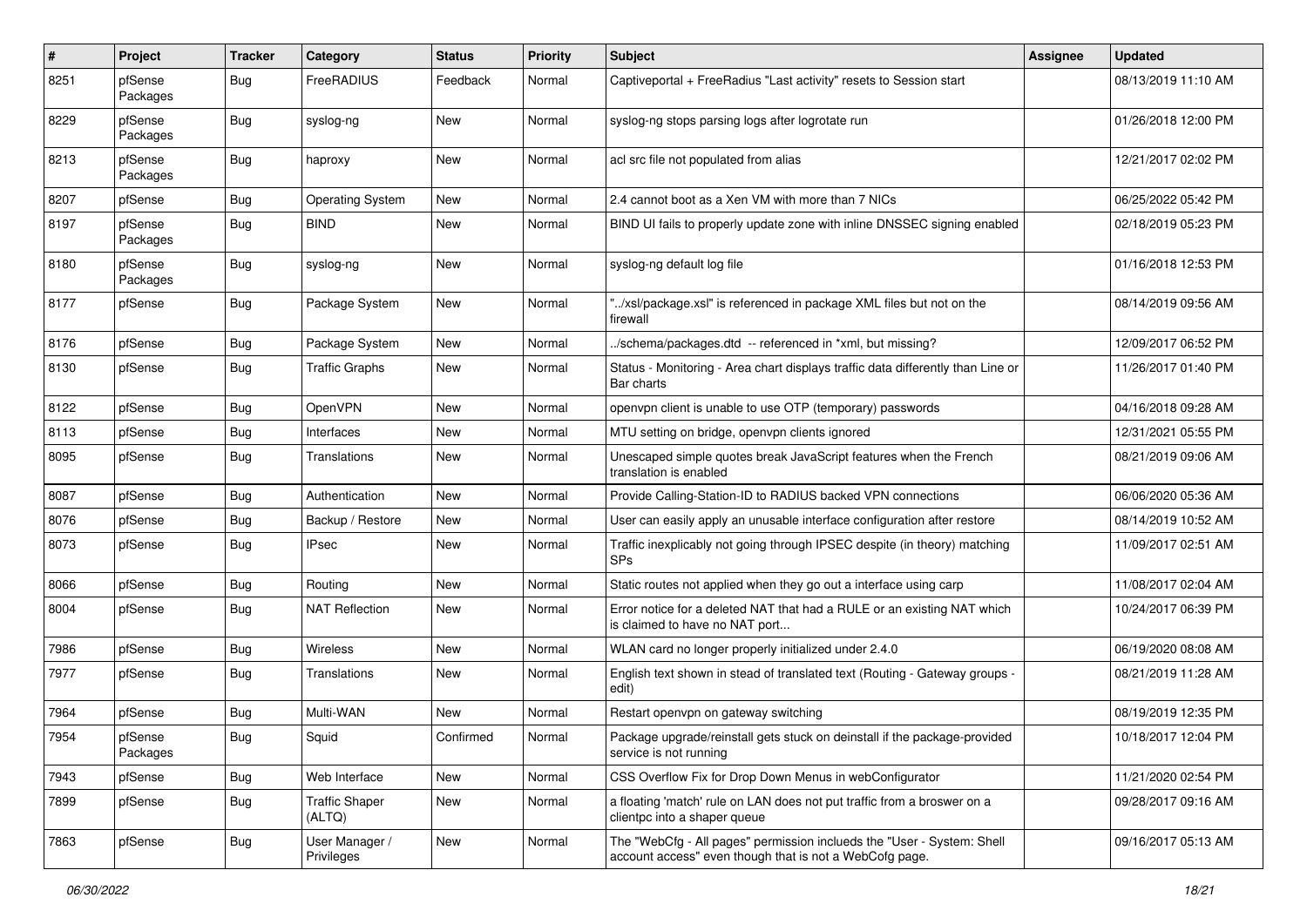| $\vert$ # | Project             | <b>Tracker</b> | Category                                 | <b>Status</b> | <b>Priority</b> | Subject                                                                                                                       | <b>Assignee</b> | <b>Updated</b>      |
|-----------|---------------------|----------------|------------------------------------------|---------------|-----------------|-------------------------------------------------------------------------------------------------------------------------------|-----------------|---------------------|
| 7821      | pfSense             | Bug            | DHCP (IPv6)                              | New           | Normal          | GIF does not support broadcast                                                                                                |                 | 08/29/2017 10:50 AM |
| 7797      | pfSense<br>Packages | Bug            | Squid                                    | Feedback      | Normal          | Squid Reverse Proxy alternating between destinations                                                                          |                 | 04/21/2022 12:40 PM |
| 7779      | pfSense             | <b>Bug</b>     | OpenVPN                                  | <b>New</b>    | Normal          | Traffic crossing a site-to-site OpenVPN tunnel fails to fragment.                                                             |                 | 06/02/2021 08:26 AM |
| 7757      | pfSense             | <b>Bug</b>     | Backup / Restore                         | New           | Normal          | Auto Config Backup fails to upload unless Default Gateway is up                                                               |                 | 08/16/2019 12:47 PM |
| 7737      | pfSense             | <b>Bug</b>     | IPv6 Router<br>Advertisements<br>(RADVD) | <b>New</b>    | Normal          | radvd error message                                                                                                           |                 | 08/13/2019 09:41 AM |
| 7734      | pfSense             | Bug            | DHCP (IPv6)                              | <b>New</b>    | Normal          | Using opton ia pd0 does not renew prefix and prefix get dropped                                                               |                 | 07/31/2017 03:46 AM |
| 7665      | pfSense             | <b>Bug</b>     | Aliases / Tables                         | New           | Normal          | Host range validation for Aliases is not strict enough                                                                        |                 | 08/21/2019 11:01 AM |
| 7590      | pfSense             | <b>Bug</b>     | <b>Diagnostics</b>                       | New           | Normal          | diag_edit do not save when nothing to sae (in directory browse view)                                                          |                 | 05/20/2017 05:04 PM |
| 7589      | pfSense             | <b>Bug</b>     | Diagnostics                              | New           | Normal          | diag_edit.php old print_info_box                                                                                              |                 | 05/20/2017 05:02 PM |
| 7551      | pfSense             | Bug            | Rules / NAT                              | <b>New</b>    | Normal          | Dynamic IPsec endpoints not added to rule set after WAN down/up                                                               |                 | 05/16/2017 02:26 PM |
| 7476      | pfSense             | <b>Bug</b>     | Logging                                  | New           | Normal          | Dirty buffer used to build log messages?                                                                                      |                 | 04/17/2017 09:51 PM |
| 7462      | pfSense<br>Packages | Bug            | haproxy                                  | New           | Normal          | HAproxy not rebinding properly after WAN DHCP IP change                                                                       |                 | 01/11/2018 09:15 AM |
| 7453      | pfSense<br>Packages | Bug            | <b>ACME</b>                              | <b>New</b>    | Normal          | DNS-ovh need to save or display consumer key                                                                                  |                 | 04/06/2017 10:54 AM |
| 7430      | pfSense             | <b>Bug</b>     | Interfaces                               | <b>New</b>    | Normal          | pfsense-utils.inc - where_is_ipaddr_configured() should account for<br>loopback interface                                     |                 | 08/13/2019 03:48 PM |
| 7420      | pfSense             | <b>Bug</b>     | <b>IPsec</b>                             | <b>New</b>    | Normal          | ipsec status freezing                                                                                                         |                 | 02/13/2020 09:09 AM |
| 7403      | pfSense<br>Packages | Bug            | FreeRADIUS                               | New           | Normal          | Captive Portal + freeradius2 + MySQL problems with German Umlaut                                                              |                 | 03/17/2017 09:12 AM |
| 7402      | pfSense             | Bug            | Web Interface                            | <b>New</b>    | Normal          | Inconsistent use of htmlentities validation checks                                                                            |                 | 03/21/2017 08:58 AM |
| 7373      | pfSense             | <b>Bug</b>     | Rules / NAT                              | New           | Normal          | Firewall schedules GUI needs to be redone from scratch                                                                        |                 | 08/21/2019 08:56 AM |
| 7352      | pfSense             | <b>Bug</b>     | Routing                                  | New           | Normal          | pfSense IPv6 static route is dumped after a WAN flap                                                                          |                 | 01/20/2022 09:35 AM |
| 7303      | pfSense             | Bug            | IPv6 Router<br>Advertisements<br>(RADVD) | New           | Normal          | ipv6 connectivity lost on pfSense reboot                                                                                      |                 | 08/20/2019 12:23 PM |
| 7286      | pfSense             | <b>Bug</b>     | <b>OpenVPN</b>                           | Incomplete    | Normal          | OpenVPN client is unreliable when you have multiple tunnels                                                                   |                 | 08/19/2019 03:28 PM |
| 7238      | pfSense             | <b>Bug</b>     | Web Interface                            | New           | Normal          | Menu layout broken when using "Hostname in Menu" with long hostnames                                                          |                 | 02/21/2017 07:01 AM |
| 7195      | pfSense             | <b>Bug</b>     | Package System                           | New           | Normal          | pkg_edit.php - <checkenablefields> tag has no effect on fields other than<br/>checkbox/input</checkenablefields>              |                 | 08/21/2019 09:15 AM |
| 7172      | pfSense             | <b>Bug</b>     | DHCP (IPv4)                              | New           | Normal          | Sorting by hostname in Services > DHCP Server > LAN should be<br>"natural" (alphanumeric friendly)                            |                 | 08/20/2019 03:47 PM |
| 7152      | pfSense             | <b>Bug</b>     | <b>DNS Resolver</b>                      | New           | Normal          | Unbound / DNS Resolver issue if "Register DHCP static mappings in the<br>DNS Resolver" set before wildcard DNS custom options |                 | 12/18/2021 04:59 PM |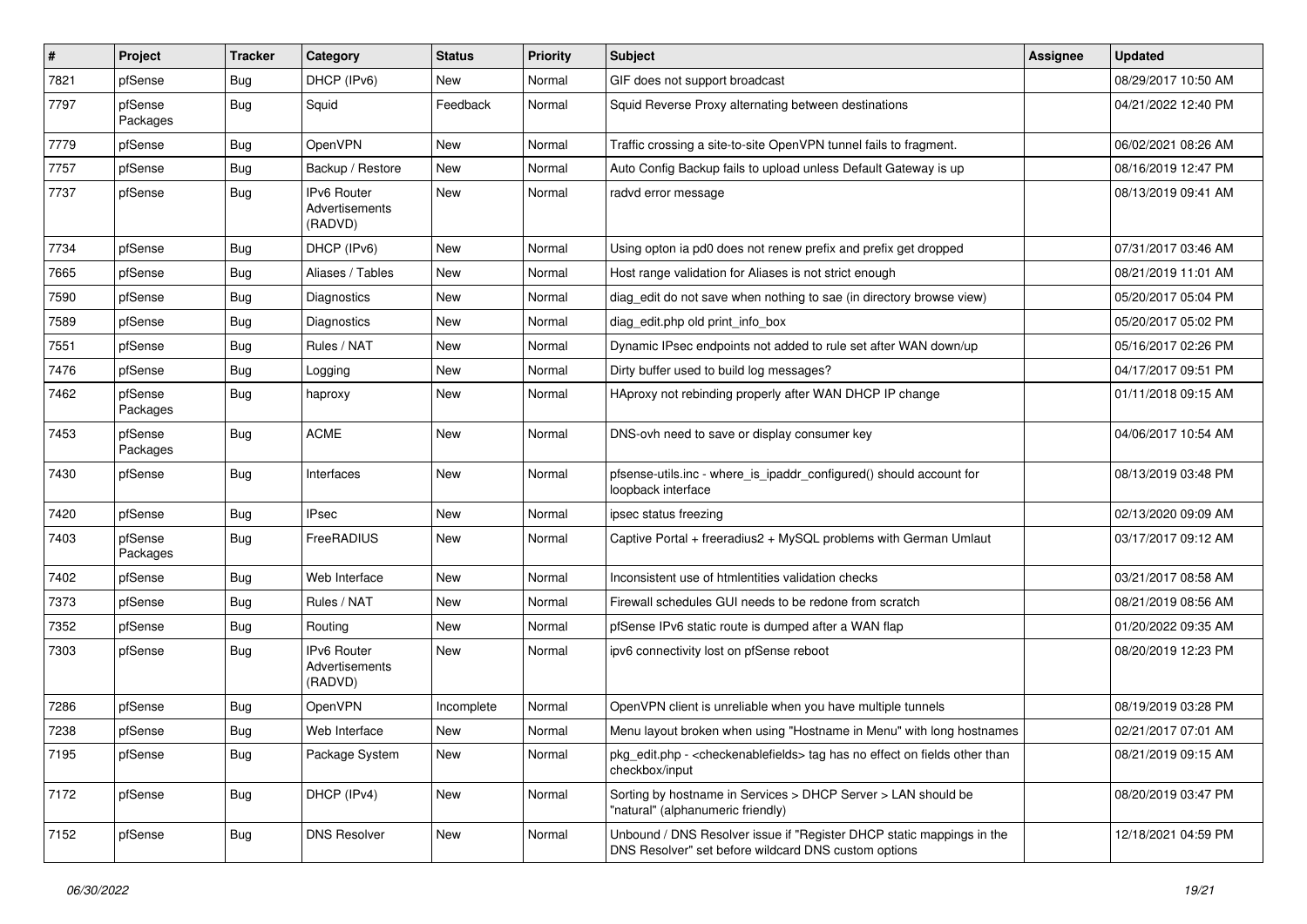| $\vert$ # | Project             | <b>Tracker</b> | Category                                 | <b>Status</b> | <b>Priority</b> | <b>Subject</b>                                                                                                                                         | <b>Assignee</b> | <b>Updated</b>      |
|-----------|---------------------|----------------|------------------------------------------|---------------|-----------------|--------------------------------------------------------------------------------------------------------------------------------------------------------|-----------------|---------------------|
| 7138      | pfSense             | <b>Bug</b>     | DHCP (IPv6)                              | Assigned      | Normal          | Pfsense wide dhcpv6 client doesn't recognise if id statement                                                                                           |                 | 04/21/2022 12:39 PM |
| 7113      | pfSense             | <b>Bug</b>     | Dashboard                                | New           | Normal          | Interface name in Traffic Graphs                                                                                                                       |                 | 12/31/2021 05:40 PM |
| 7096      | pfSense             | Bug            | <b>DNS Resolver</b>                      | Feedback      | Normal          | Unbound fails to start on boot if specific network devices are configured in<br>the "Network Interfaces"                                               |                 | 11/22/2021 08:59 AM |
| 7082      | pfSense             | Bug            | Package System                           | <b>New</b>    | Normal          | pkg edit.php - impossible to use default value with rowhelperfield                                                                                     |                 | 08/21/2019 09:15 AM |
| 7040      | pfSense             | Bug            | Interfaces                               | New           | Normal          | Issue when disabling an interface                                                                                                                      |                 | 12/26/2016 02:56 AM |
| 7039      | pfSense<br>Packages | Bug            | haproxy                                  | Feedback      | Normal          | HAProxy backend configuration does not handle intermediate CAs<br>properly                                                                             |                 | 04/21/2022 12:40 PM |
| 6977      | pfSense             | <b>Bug</b>     | Interfaces                               | <b>New</b>    | Normal          | VLAN traffic is erroneously counted as underlying iface (untagged) traffic                                                                             |                 | 08/13/2019 02:56 PM |
| 6926      | pfSense             | <b>Bug</b>     | UPnP/NAT-PMP                             | <b>New</b>    | Normal          | Miniupnp advertising expired IPv6 address                                                                                                              |                 | 01/15/2022 08:29 PM |
| 6861      | pfSense<br>Packages | <b>Bug</b>     | haproxy                                  | New           | Normal          | Ha-Proxy duplicated backend used in place of original backend                                                                                          |                 | 02/18/2019 05:30 PM |
| 6823      | pfSense             | <b>Bug</b>     | Interfaces                               | New           | Normal          | No connectivity after changing link state to UP                                                                                                        |                 | 04/21/2022 12:39 PM |
| 6803      | pfSense             | Bug            | Web Interface                            | <b>New</b>    | Normal          | CSRF timeout occurs when it (probably) shouldn't                                                                                                       |                 | 11/03/2016 09:43 PM |
| 6799      | pfSense             | <b>Bug</b>     | Rules / NAT                              | New           | Normal          | Using NOT (!) with interface subnet macros results unexpected traffic<br>passing when multiple subnets are included in the macro (i.e. VIP<br>subnets) |                 | 02/07/2022 02:18 PM |
| 6784      | pfSense<br>Packages | Bug            | haproxy                                  | New           | Normal          | HAProxy version .48 will not use URL Table Alias for front end listener                                                                                |                 | 02/18/2019 05:32 PM |
| 6691      | pfSense             | <b>Bug</b>     | DHCP (IPv6)                              | New           | Normal          | dhcp6c quits after only two tries if no response was received                                                                                          |                 | 12/07/2020 04:25 PM |
| 6668      | pfSense             | <b>Bug</b>     | <b>IPsec</b>                             | Feedback      | Normal          | IPSec tunnel + L2TP/IPSec VPN - wrong PSK chosen by pfSense                                                                                            |                 | 09/21/2019 02:07 AM |
| 6627      | pfSense             | Bug            | Rules / NAT                              | New           | Normal          | floating tab match rules ignore quick action so should be removed                                                                                      |                 | 07/18/2016 02:15 PM |
| 6614      | pfSense             | <b>Bug</b>     | Web Interface                            | Confirmed     | Normal          | Dashboard high CPU usage                                                                                                                               |                 | 07/14/2016 03:04 PM |
| 6605      | pfSense             | <b>Bug</b>     | Interfaces                               | Confirmed     | Normal          | rc.linkup logic issues with actions taken                                                                                                              |                 | 07/12/2016 07:46 PM |
| 6580      | pfSense             | <b>Bug</b>     | <b>Operating System</b>                  | Confirmed     | Normal          | Bridge with down member interface sends ICMP unreachables where it<br>shouldn't                                                                        |                 | 07/05/2016 05:40 PM |
| 6541      | pfSense             | Bug            | IPv6 Router<br>Advertisements<br>(RADVD) | New           | Normal          | IPv6 RAs always include on-link prefix; clients may not use DHCPv6<br>managed addresses                                                                |                 | 08/13/2019 03:23 PM |
| 6521      | pfSense<br>Packages | Bug            | squidguard                               | New           | Normal          | pfsense 2.3.1 squidguard -> Groups ACL -> Target Rules List missing                                                                                    |                 | 06/25/2016 10:49 PM |
| 6517      | pfSense             | <b>Bug</b>     | <b>IPsec</b>                             | Confirmed     | Normal          | Adding mobile IPsec phase 2 entries requires restart of strongswan                                                                                     |                 | 06/21/2016 11:04 PM |
| 6493      | pfSense             | Bug            | Web Interface                            | Confirmed     | Normal          | Dynamic DNS clients slow page load                                                                                                                     |                 | 06/17/2016 03:43 AM |
| 6481      | pfSense             | Bug            | <b>IPsec</b>                             | New           | Normal          | loading EAP_RADIUS method failed                                                                                                                       |                 | 03/24/2020 04:25 PM |
| 6471      | pfSense<br>Packages | Bug            | squidguard                               | <b>New</b>    | Normal          | pfsense 2.3.1 squidguard -> common ACL -> Target Rules List missing                                                                                    |                 | 06/08/2016 06:22 PM |